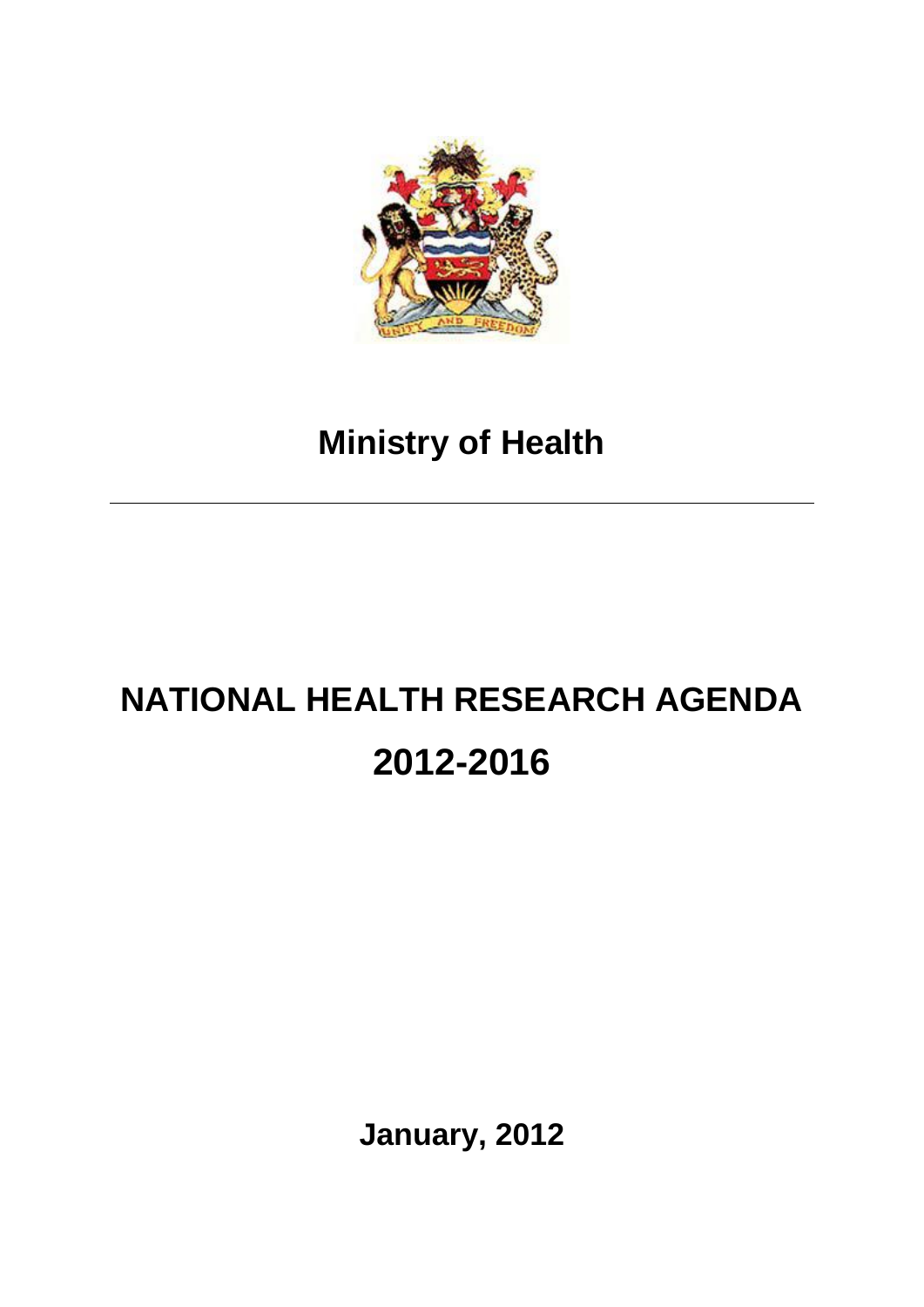## **THE NATIONAL HEALTH RESEARCH AGENDA**

**Ministry of Health**

**P.O. Box 30377**

**Capital City**

**Lilongwe 3**

**Telephone Numbers: +265 1 789 400, 789 321**

**E-mail: doccentre@malawi.net**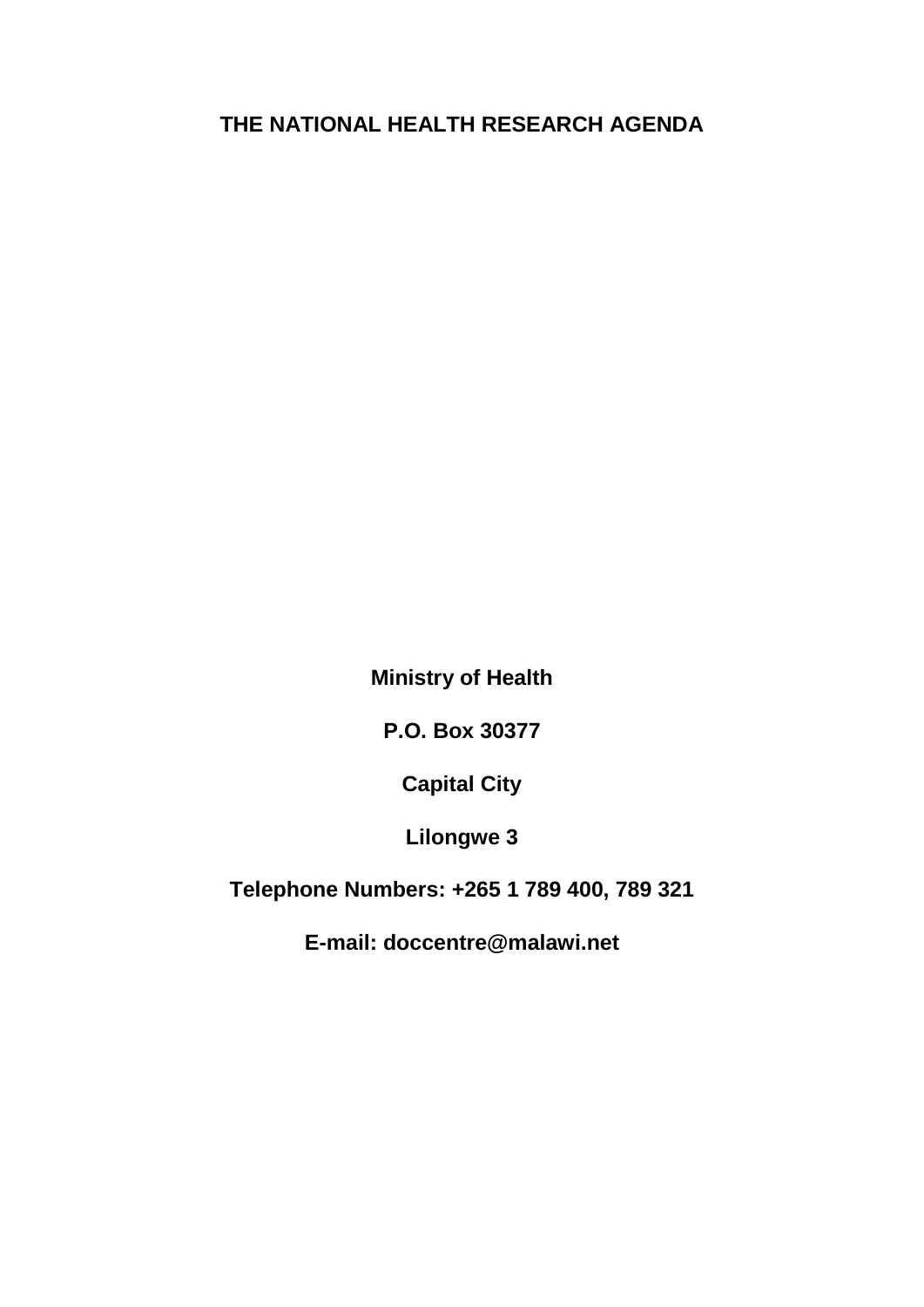|       | 3.0 GOAL AND OBJECTIVES OF THE NATIONAL HEALTH RESEARCH AGENDA 3     |  |
|-------|----------------------------------------------------------------------|--|
| 3.1   |                                                                      |  |
| 3.2   |                                                                      |  |
|       |                                                                      |  |
| 4.1   |                                                                      |  |
| 4.2   |                                                                      |  |
| 4.3   |                                                                      |  |
| 4.4   | Networking, Public and Private Partnerships and Collaboration 4      |  |
| 4.5   |                                                                      |  |
| 4.6   | Sensitivity to Gender Issues and Needs of Vulnerable Populations.  5 |  |
|       |                                                                      |  |
| 5.1   |                                                                      |  |
| 5.2   |                                                                      |  |
|       |                                                                      |  |
| 6.1   |                                                                      |  |
| 6.1.1 |                                                                      |  |
| 6.1.2 |                                                                      |  |
| 6.1.3 |                                                                      |  |
| 6.1.4 |                                                                      |  |
| 6.1.5 |                                                                      |  |
| 6.1.6 | Research Priorities for Neglected Tropical Diseases (NTDs)  11       |  |
| 6.2   |                                                                      |  |
| 6.2.1 | Research Priorities for Cardiovascular Disease (CVD)  12             |  |
| 6.2.2 |                                                                      |  |
| 6.2.3 |                                                                      |  |
| 6.2.4 | Research Priorities in chronic and recurrent lung disorders  14      |  |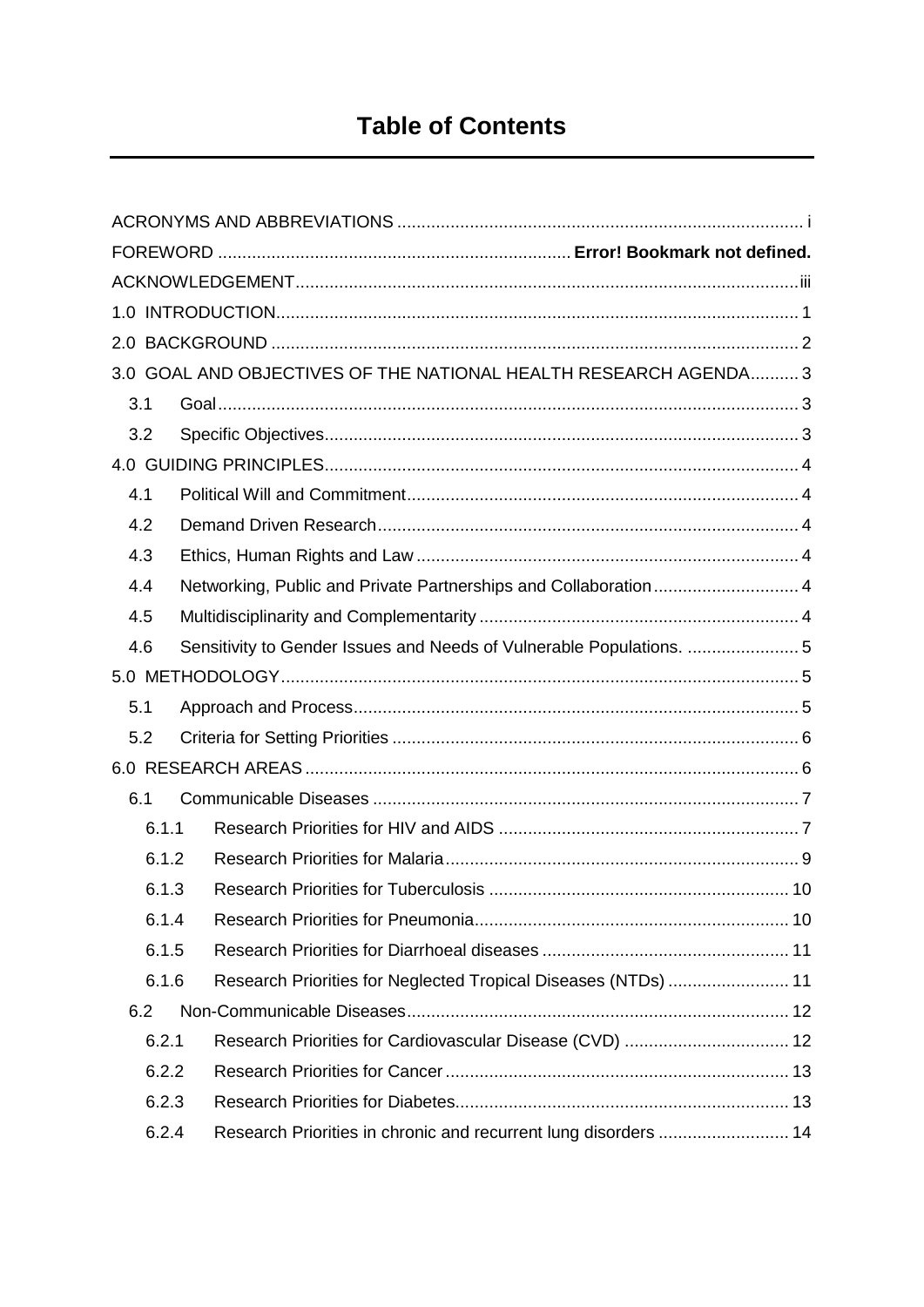| 6.3   |                                                          |  |  |  |  |
|-------|----------------------------------------------------------|--|--|--|--|
| 6.3.1 |                                                          |  |  |  |  |
| 6.3.2 |                                                          |  |  |  |  |
| 6.4   |                                                          |  |  |  |  |
| 6.4.1 |                                                          |  |  |  |  |
| 6.4.2 |                                                          |  |  |  |  |
| 6.4.3 |                                                          |  |  |  |  |
| 6.4.4 |                                                          |  |  |  |  |
| 6.5   |                                                          |  |  |  |  |
| 6.5.1 |                                                          |  |  |  |  |
| 6.5.2 |                                                          |  |  |  |  |
| 6.5.3 |                                                          |  |  |  |  |
| 6.6   |                                                          |  |  |  |  |
| 6.6.1 |                                                          |  |  |  |  |
| 6.6.2 |                                                          |  |  |  |  |
| 6.6.3 |                                                          |  |  |  |  |
| 6.6.4 |                                                          |  |  |  |  |
| 6.7   |                                                          |  |  |  |  |
| 6.7.1 |                                                          |  |  |  |  |
| 6.7.2 |                                                          |  |  |  |  |
| 6.7.3 |                                                          |  |  |  |  |
| 6.8   |                                                          |  |  |  |  |
| 6.8.1 |                                                          |  |  |  |  |
| 6.8.2 |                                                          |  |  |  |  |
| 6.8.3 |                                                          |  |  |  |  |
| 6.8.4 |                                                          |  |  |  |  |
| 6.8.5 |                                                          |  |  |  |  |
| 6.8.6 |                                                          |  |  |  |  |
| 6.9   |                                                          |  |  |  |  |
|       |                                                          |  |  |  |  |
| 7.1   |                                                          |  |  |  |  |
| 7.2   |                                                          |  |  |  |  |
| 7.3   |                                                          |  |  |  |  |
|       | 8.0 FINANCING OF THE NATIONAL HEALTH RESEARCH AGENDA  21 |  |  |  |  |
| 8.1   |                                                          |  |  |  |  |
| 8.2   |                                                          |  |  |  |  |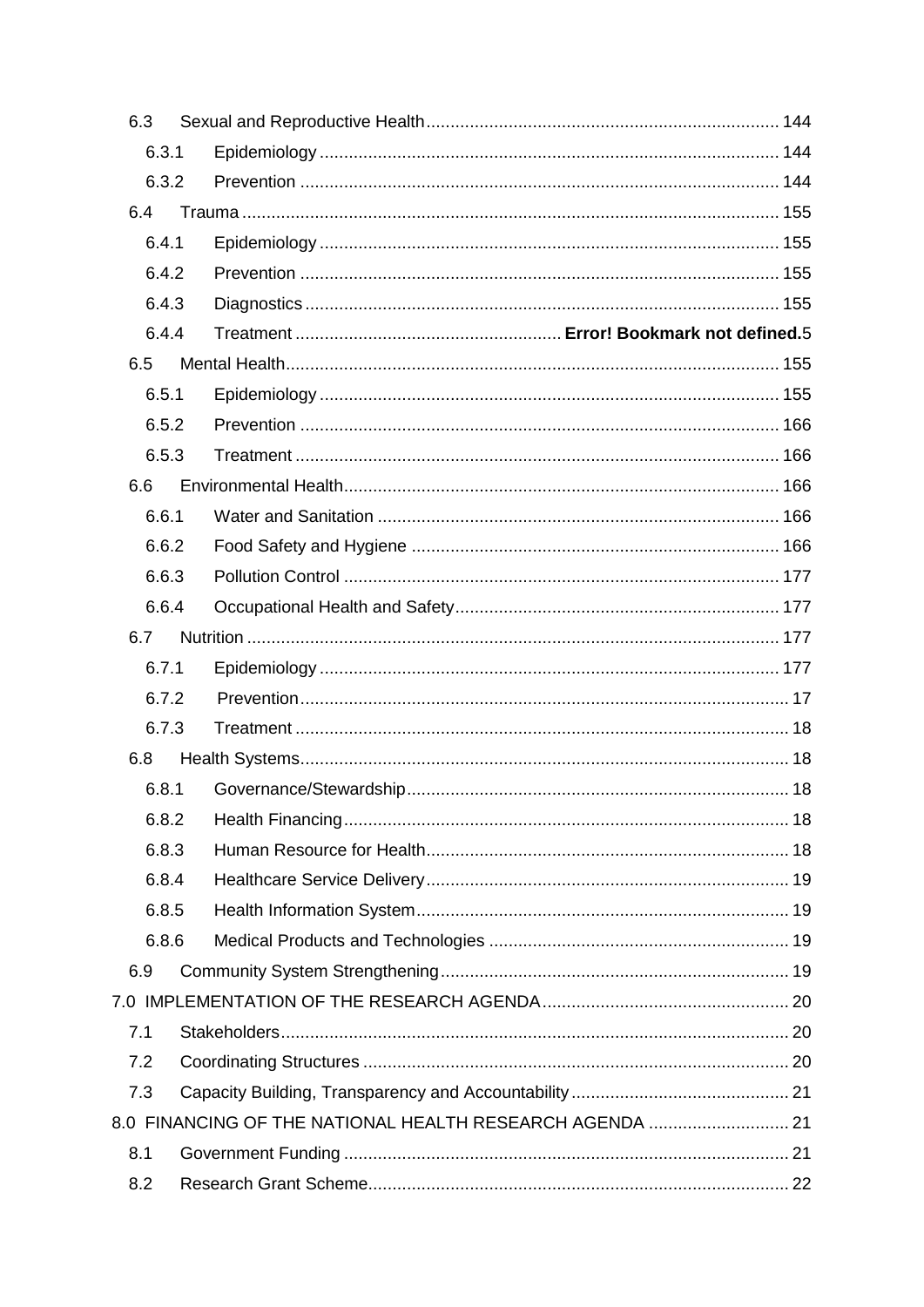| 8.3    |  |  |
|--------|--|--|
|        |  |  |
|        |  |  |
| 10.1   |  |  |
| 10.1.1 |  |  |
| 10.1.2 |  |  |
| 10.1.3 |  |  |
| 10.1.4 |  |  |
| 10.1.5 |  |  |
|        |  |  |
|        |  |  |
|        |  |  |
|        |  |  |
|        |  |  |
|        |  |  |
|        |  |  |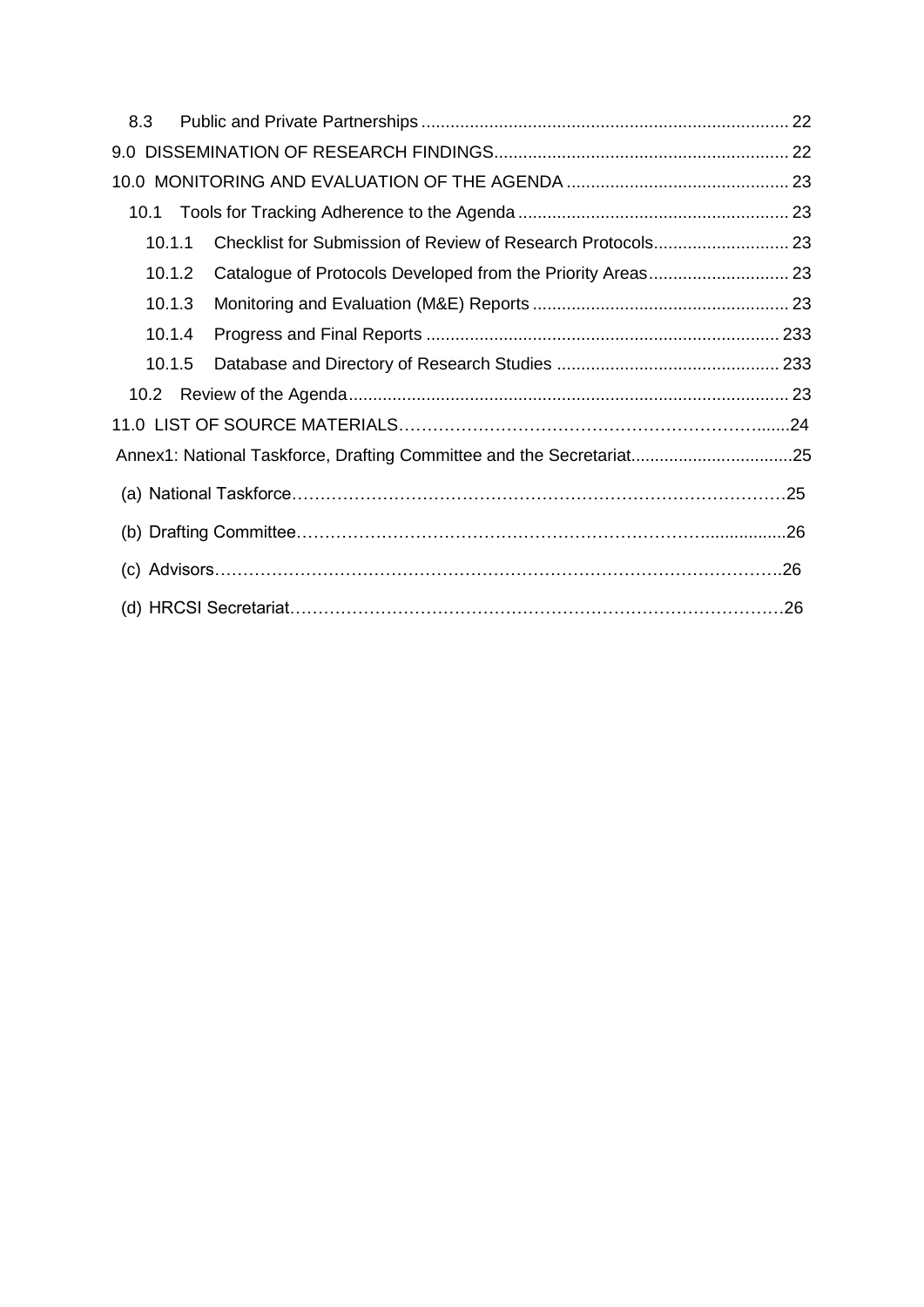## **ACRONYMS AND ABBREVIATIONS**

<span id="page-5-0"></span>

| <b>COMREC</b>            | College of Medicine Research and Ethics Committee                                                               |
|--------------------------|-----------------------------------------------------------------------------------------------------------------|
| <b>CSWs</b>              | <b>Commercial Sex Workers</b>                                                                                   |
| <b>DFID</b>              | United<br>Kingdom<br>Department for<br>International<br>Development                                             |
| <b>EHP</b>               | <b>Essential Health Package</b>                                                                                 |
| <b>IDRC</b>              | <b>International Development Research Centre</b>                                                                |
| <b>HSSP</b>              | <b>Health Sector Strategic Plan</b>                                                                             |
| <b>HRCSI</b>             | Health Research Capacity Strengthening Initiative<br>(Programme funded in Malawi by DFID and Wellcome<br>Trust) |
| GoM                      | <b>Government of Malawi</b>                                                                                     |
| <b>IVDUs</b>             | Intravenous Drug Users                                                                                          |
| <b>MGDS II</b>           | <b>Malawi Growth Development Strategy II</b>                                                                    |
| <b>MSMs</b>              | <b>Males Having Sex with Males</b>                                                                              |
| <b>MOH</b>               | Ministry of Health                                                                                              |
| <b>NCDs</b>              | <b>Non Communicable Diseases</b>                                                                                |
| <b>NCST</b>              | National Commission for Science and Technology                                                                  |
| <b>NHRA</b>              | National Health Research Agenda                                                                                 |
| <b>NHSRC</b>             | National Health Sciences Research Committee                                                                     |
| <b>NTDs</b>              | <b>Neglected Tropical Diseases</b>                                                                              |
| <b>IEC</b><br><b>MDA</b> | Information, Education and Communication<br><b>Mass Drug Administration</b>                                     |
| <b>BEmOC</b>             | <b>Basic Emergency Obstetric Care</b>                                                                           |
| <b>MDR</b>               | <b>MultiDrug Resistance</b>                                                                                     |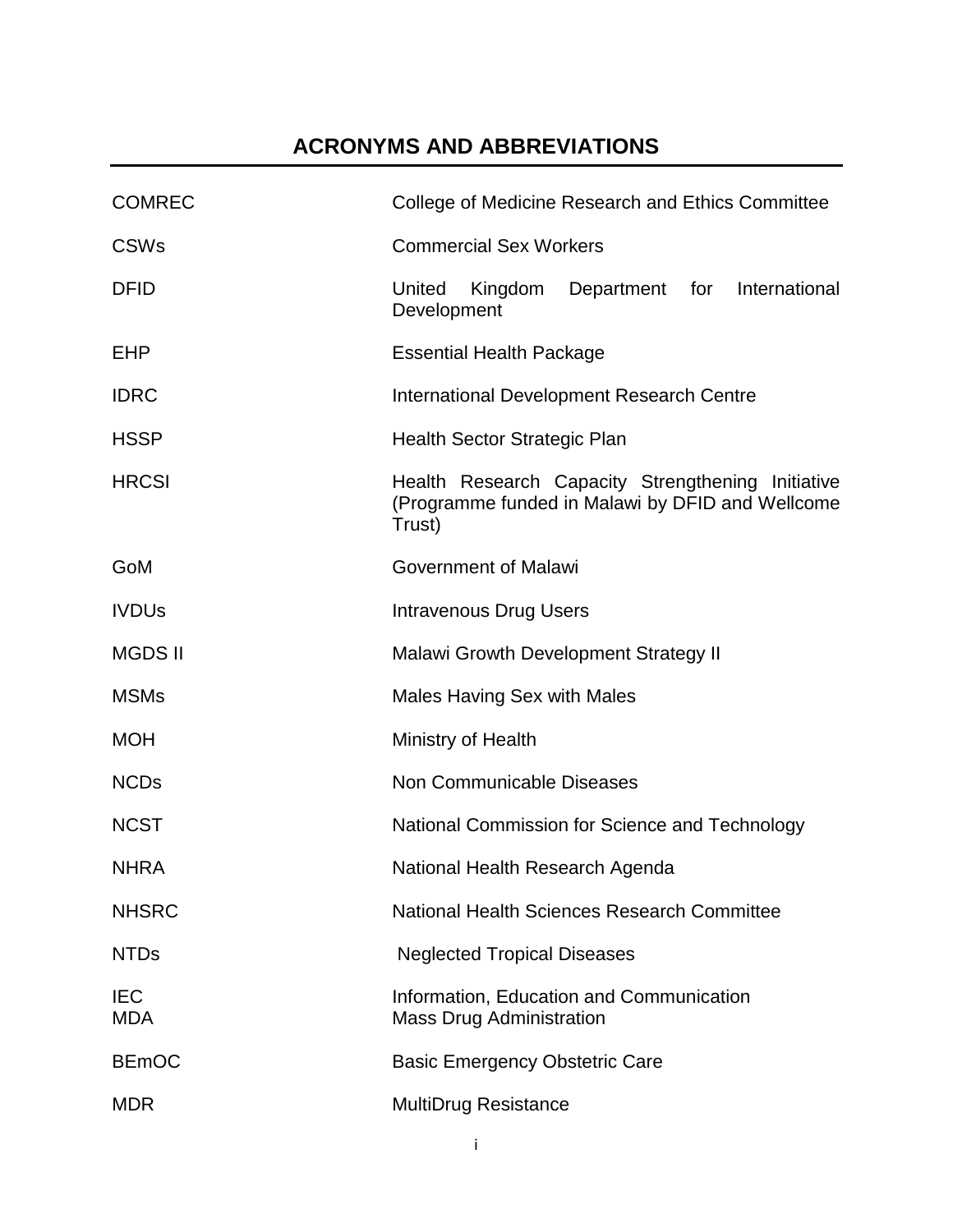#### **FOREWORD**

The Government of the Republic of Malawi (GoM) subscribes and reaffirms its commitment to the philosophy and ideals of the internationally agreed development goals that include the Millennium Development Goals (MDGs). At a national level, Malawi has her own national development strategy called the Malawi Growth and Development Strategy II (MGDS II) that covers the period from 2011 to 2016. The MGDS II is, in essence, a conduit through which GoM advocates her commitment towards achieving the MDGs. While the MDGs 4, 5 and 6 directly relate to human health that require national governments to make efforts in realizing them, the MGDS II has equally isolated health sector as one of the key social development sub-theme requiring the attention of the Government. As an area of focus within the MGDS II, the health sub-theme (comprising of *Public Health, Sanitation, Malaria, and HIV and AIDS Management)* was recognized and espoused as one of the nine key priority areas.

In contributing to the achievement of the health related goals of the MDGs and MGDS II, Malawi through the Ministry of Health, developed the Health Sector Strategic Plan (HSSP) covering the same period as the MGDS II. The success of the HSSP in achieving better health service delivery depends on careful evidence-based policy and decision making. Health research provides evidence based policy and decision making. It is acknowledged world over that research requires enormous amount of resources which are often limited. When operating in an environment of limited resources, it becomes prudent to set priorities on which concerted effort could be targeted. The GoM with support from its partners has, therefore, developed this National Health Research Agenda, as a policy document, that directs priorities in health research covering the period from 2012 to 2016 to be implemented in tandem with the MGDS II and HSSP. While the Government of Malawi appreciates the diversity of needs and interests of different stakeholders in health research, stakeholders are called upon to ensure that research in Malawi is addressing the research priorities that have been outlined in this document during the period of its implementation. It is, therefore, expected that stakeholders will take deliberate steps to conduct and support research in the identified priorities. The Government of Malawi will endeavor to channel resources to support research in these priorities. A special appeal is being made to all co-operating partners, both national and international, to support the undertaking of research in the identified areas.

## Honourable Dr Jean Kalilani, MP **MINISTER OF HEALTH**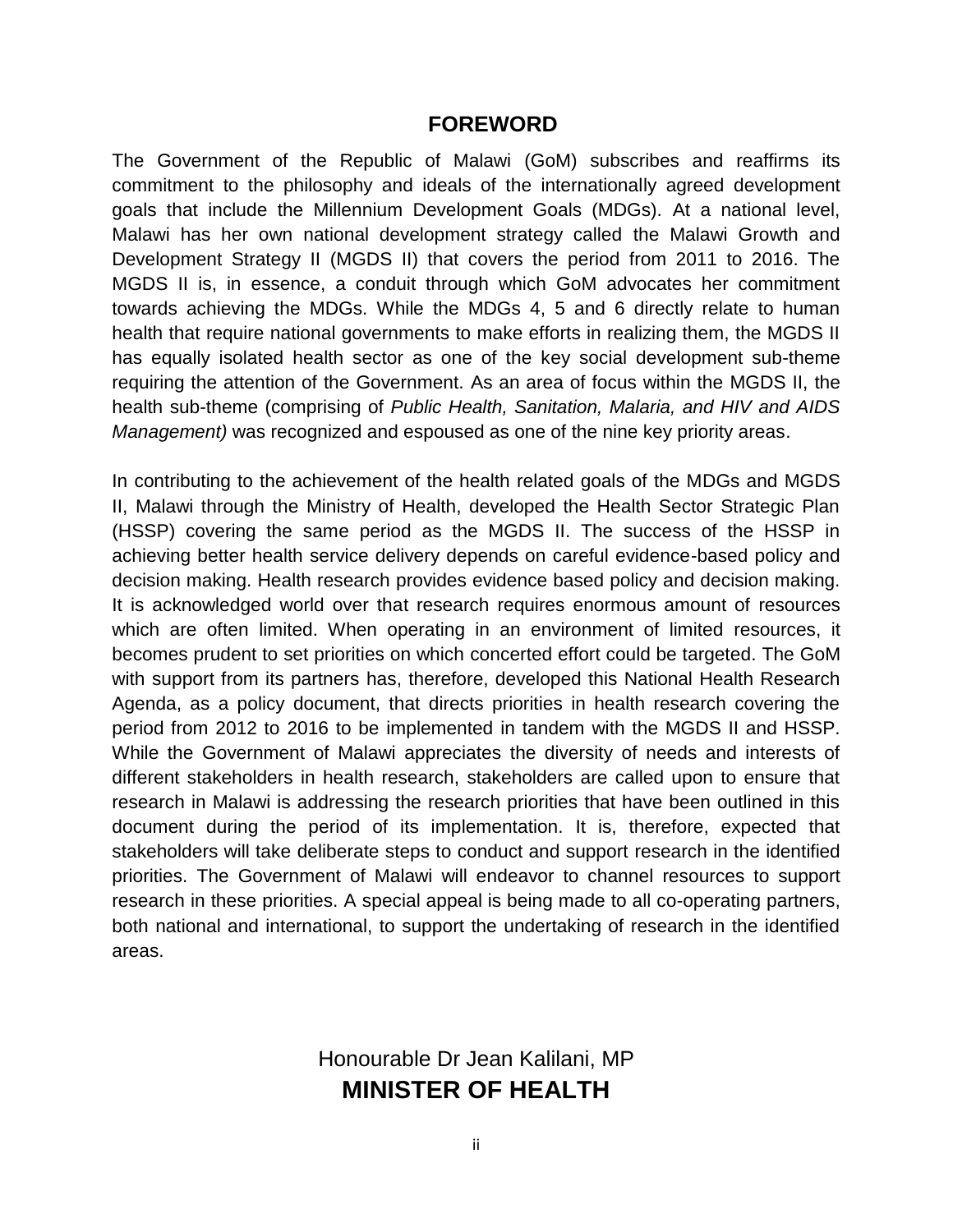## **ACKNOWLEDGEMENT**

<span id="page-7-0"></span>A National Taskforce was formed to oversee the development of the National Health Research Agenda (NHRA). The National Commission for Science and Technology (NCST) through its Health Research Capacity Strengthening Initiative (HRCSI) programme, with the support of the National Taskforce, coordinated the development of this agenda. Throughout the Agenda development process, the NCST worked jointly with the Ministry of Health (MOH) as a relevant sectoral Ministry in matters of health research. The Ministry provided sectoral policy oversight and quality assurance services at every stage of the development process.

The Government of Malawi through the MOH would like to acknowledge the efforts of all experts and stakeholders, too numerous to mention, that were engaged at different stages of the Agenda development process. I would like to pay special tribute to the following groups and individuals:

- **Dr Charles C.V. Mwansambo,** the Principal Secretary for Health and Chairperson of the National Taskforce for his leadership and guidance throughout the development process. Profound thanks to the Taskforce members and members of the sub-groups for their outstanding commitment and effort to the development process of this Agenda. The composition of the taskforce appears on the last page of this document.
- **Professor J. J. Wirima** who facilitated the first ever workshop of the National Taskforce on the development of the NHRA. With his expertise, he led the identification of the Thematic Priority Research Areas contained in this Agenda. The identification of these areas provided the framework of the Agenda development process.
- **Consultants** who undertook gap analysis studies in the identified thematic priority areas of research for their dedication, patience and hard work in coming up with quality reports that informed the drafting of this Agenda. These reports are available at the HRCSI pages on the NCST website.
- **NHRA Drafting Committee** which drafted the Agenda document. This was a team of experts that crafted the document in a logical fashion using the gap analysis reports and a wide range of other source materials using their expertise and experience. The drafting committee also served as an editorial team. It was composed of Dr Charles V. Mwansambo (Chairman of the Drafting Committee); Dr Victor Mwapasa (Vice Chairman of the Drafting Team); Dr Alister Munthali; Dr Kamija Phiri; Dr Damson D. Kathyola; Dr Charles Chilimampunga and Mr Hudson Nkunika.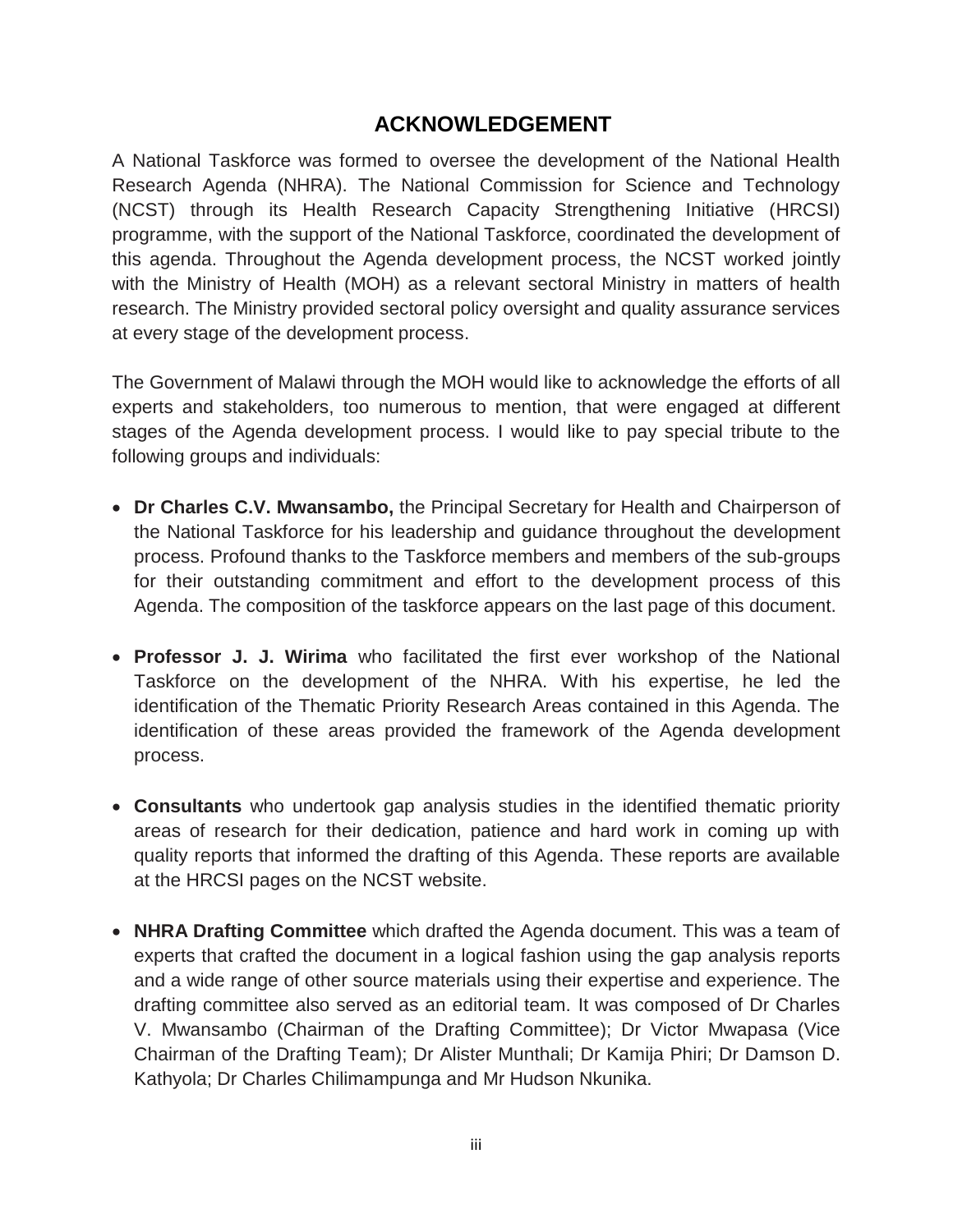- The drafting committee was backstopped by the following members of the Secretariat: Dr Mathildah Chithila-Munthali (HRCSI Program Manager), Dr Tchaka Ndhlovu, Mr Mike G. Kachedwa and Mr Andrew M. Mpesi.
- **All stakeholders** who constructively critiqued and reshaped the document at the stakeholders' consultative meetings and whose inputs were duly incorporated.

Thanks also go to Dr Henderson M. Chimoyo, Director General of the National Commission for Science and Technology, for his leadership and commitment to the HRCSI mission and objectives. The work of the Health Research Capacity Strengthening Initiative (HRCSI) staff and their counterparts who worked behind the scenes and provided coordination remain commendable.

The National Health Research Agenda for 2012-2016 was developed as one of the milestones of the HRCSI in Malawi, a programme under the joint funding of the UK Department for International Development (DFID) and Wellcome Trust with technical assistance of the International Development Research Centre (IDRC). As well as funding the HRCSI implementation and the development of the NHRA, these cooperating partners have also supported GoM and its health sector programs and have presented an invaluable gift to the people of Malawi. Government of Malawi, therefore, remains sincerely thankful to them.

W. Samute

## **SECRETARY FOR HEALTH**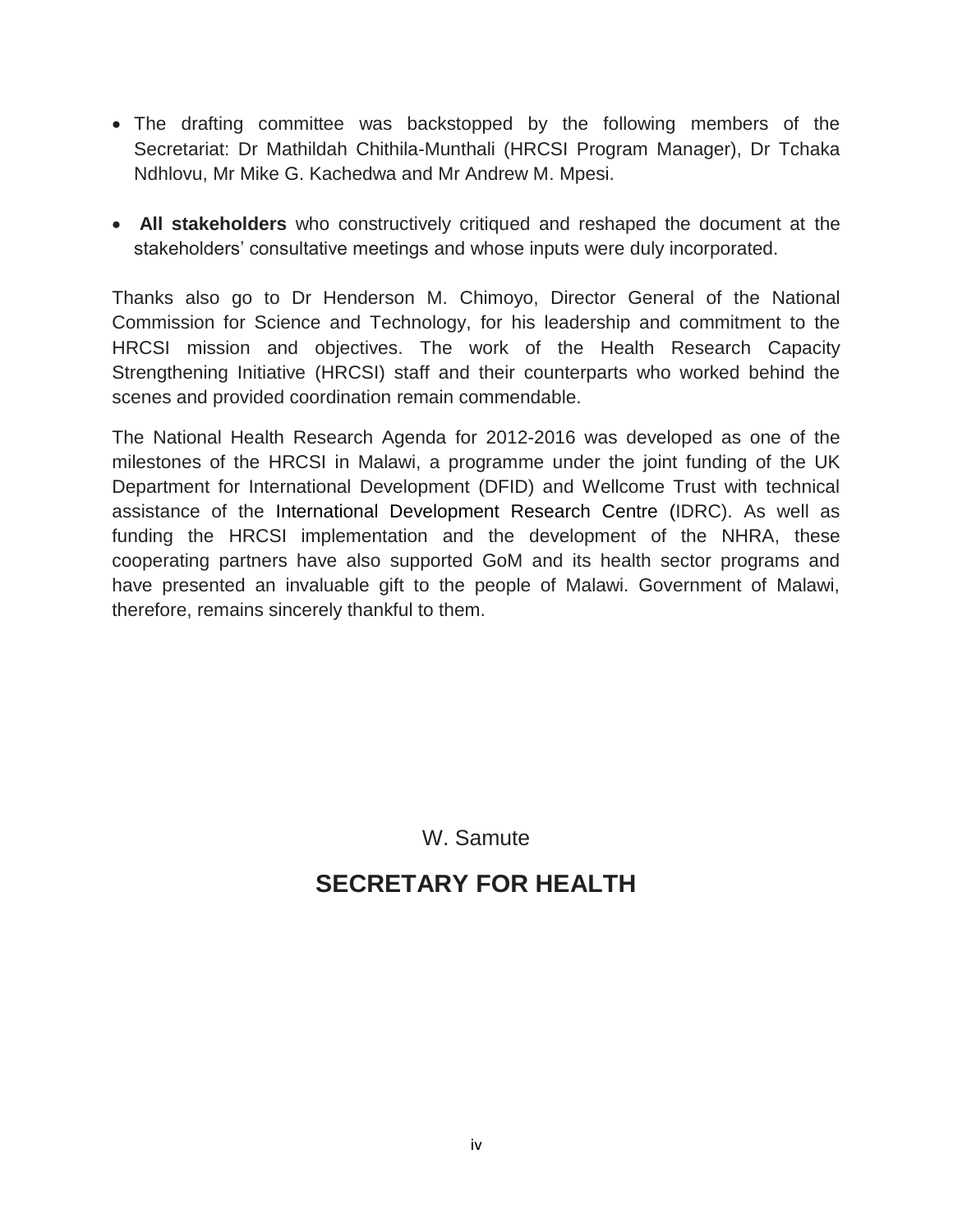#### **1.0 INTRODUCTION**

<span id="page-9-0"></span>The conduct of health or biomedical research in Malawi dates back to preindependence era. Since then, the need for health research has been growing in order to inform policy and health care service delivery. Most of the research has been operations research commissioned by national disease control programmes on the one hand, while basic health research has been influenced largely by the academic community on the other hand, while a greater proportion of all health research conducted in Malawi has been externally driven, thereby leaving little room, if any, for Malawi to focus on conducting locally relevant priority research. Recognising this growing need for health research, Malawi through the Health Research Capacity Strengthening Initiative, a programme operating in Malawi with funding from the UK Department for International Development (DFID) and Wellcome Trust, embarked on a process of developing her own National Health Research Agenda that covers a period of five years from 2012 to 2016.

This National Health Research Agenda represents nationally set and agreed priorities in which research efforts for Malawi will be concentrated over the next five years. The Agenda document itself is organized into eleven chapters or sections. These are: Introduction; Background; Goal and Objectives; Guiding Principles; Methodology; Areas of Research; Implementation of the Research Agenda; Financing of the National Health Research Agenda; Dissemination of Research Findings; Monitoring and Evaluation of the Agenda; and List of Source Materials.

This National Health Research Agenda finally represents the Government of Malawi policy need and interest for research to be carried out in the identified priority areas. Research in the identified priorities is geared towards obtaining evidence which is much needed for policy and decision making. Government of Malawi, therefore, expects all cadres of stakeholders to support the implementation of this National Health Research Agenda.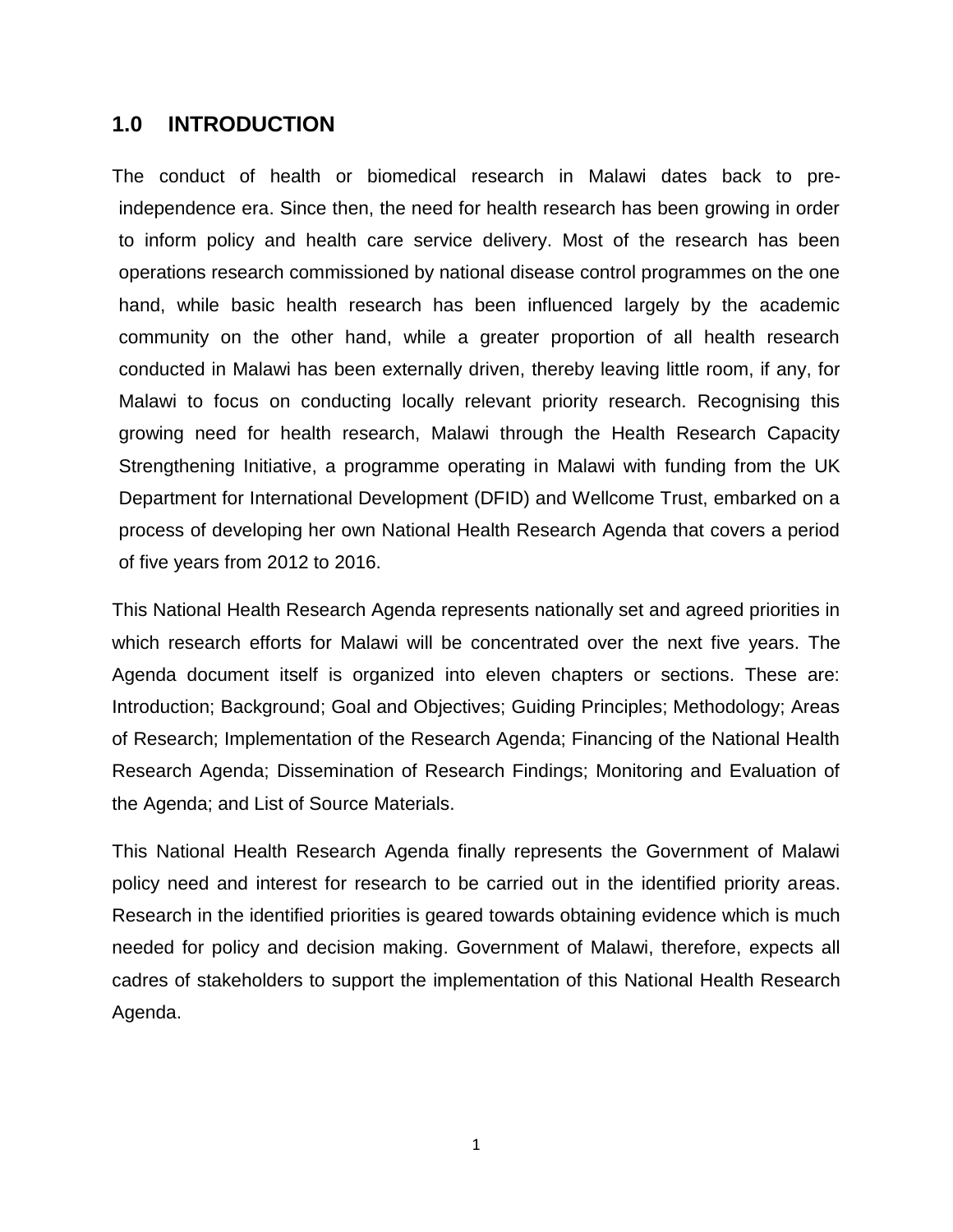#### **2.0 BACKGROUND**

<span id="page-10-0"></span>The Government of Malawi (GoM) recognises the importance of health and health research for socio-economic development. The Malawi Growth and Development Strategy (MGDS II) which is an overall national development agenda acknowledges that a healthy population is necessary if the country is to achieve sustainable economic growth. It is against this background that the National Health Research Agenda has been developed. This Agenda document will be implemented alongside the Health Sector Strategic Plan (HSSP) and the National Health Policy (NHP) which will guide the implementation of interventions in the health sector for the period 2011-2016. The development of the NHRA has been in line with Malawi's extended Essential Health Package (EHP) which includes: HIV and AIDS; Acute Respiratory Infections (ARIs); Malaria; Diarrhoeal Diseases; Perinatal Conditions; Non-Communicable Diseases (NCDs) ; Tuberculosis; Malnutrition; Cancers; Vaccine preventable diseases; Mental illness (including epilepsy); Neglected Tropical Diseases (NTDs); and Eye, Ear and Skin infections.

Health indicators have generally improved over the last decade. The infant and under five mortality rate has been decreasing from 76/1000 and 133/1000 to 66/1000 and 112/1000 live births in 2004 and 2010, respectively. The maternal mortality ratio (MMR) has declined from 807 in 2006 to 675 per 100,000 live births in 2010. Despite the improvement in these indicators, Malawi still faces major health challenges due to a persisting high burden of preventable and treatable diseases, and significant limitations of the health system to respond. The total fertility rate (TFR) is estimated at 5.2 and the contraceptive prevalence rate (CPR) is at 43%. The number of tuberculosis case notifications increased from 5,000 in 1985 to 25,000 cases in 2010. Malaria remains a major cause of morbidity and mortality in Malawi. The number of presumptive cases of malaria increased from 3.7 million in 2005 to 6.1 million in 2009. The burden of NCDs in Malawi is an emerging problem and account for at least 12% of the Total Disability Adjusted Life Years in Malawi which is fourth behind HIV and AIDS, other infections and parasitic and respiratory diseases. NCDs are thought to be the second leading cause of deaths in adults. A STEPS survey conducted in Malawi in 2009 clearly demonstrated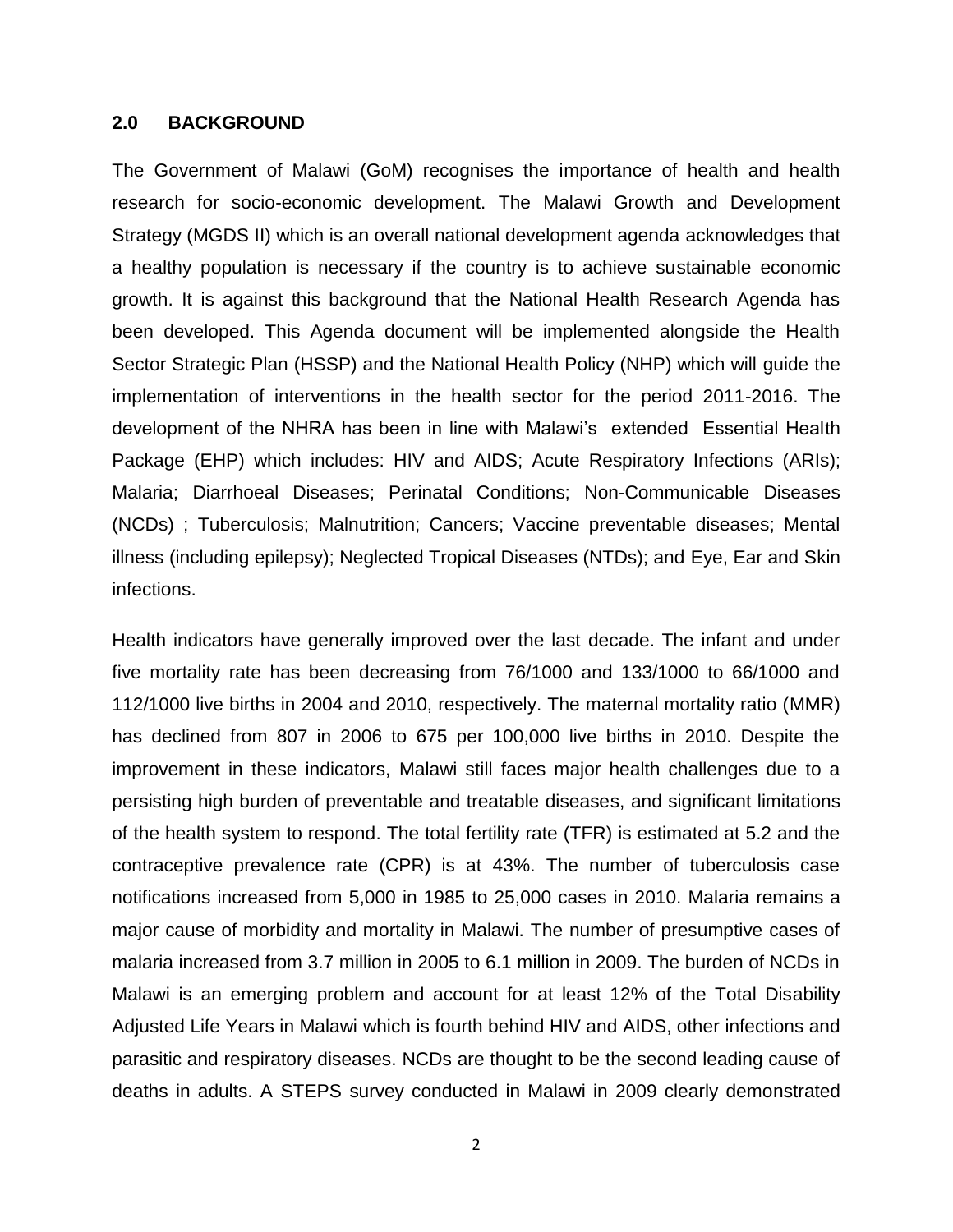that NCDs and their risk factors are a significant public health problem and hence their inclusion in the expanded EHP.

A lot of research is being done in Malawi. This research, however, is mostly commissioned, conducted and funded externally and in most cases does not align with the national health priorities including the EHP. In order to ensure that research addresses Malawi's health priorities this NHRA has been developed and will guide investments in health research aimed at improving the health status of people in Malawi and contribute to the overall goal of the MGDS II and the achievement of the Millennium Development Goals.

## <span id="page-11-0"></span>**3.0 GOAL AND OBJECTIVES OF THE NATIONAL HEALTH RESEARCH AGENDA**

#### **3.1 Goal**

<span id="page-11-1"></span>The overall goal of the NHRA is to guide researchers, policy makers, program implementers, academic institutions, health development partners and other stakeholders on health research priorities for Malawi.

#### **3.2 Specific Objectives**

<span id="page-11-2"></span>The specific objectives of the agenda are to:

- Promote the conduct of health research responsive to the priority health needs of Malawi.
- Facilitate the mobilization of resources for the conduct of locally relevant health research
- Promote multidisciplinarity and collaboration in the conduct of research
- Facilitate the coordination of health research conducted by various stakeholders.
- Promote the strengthening of capacity for conducting research in Malawi.
- Facilitate translation of research findings into policy and practice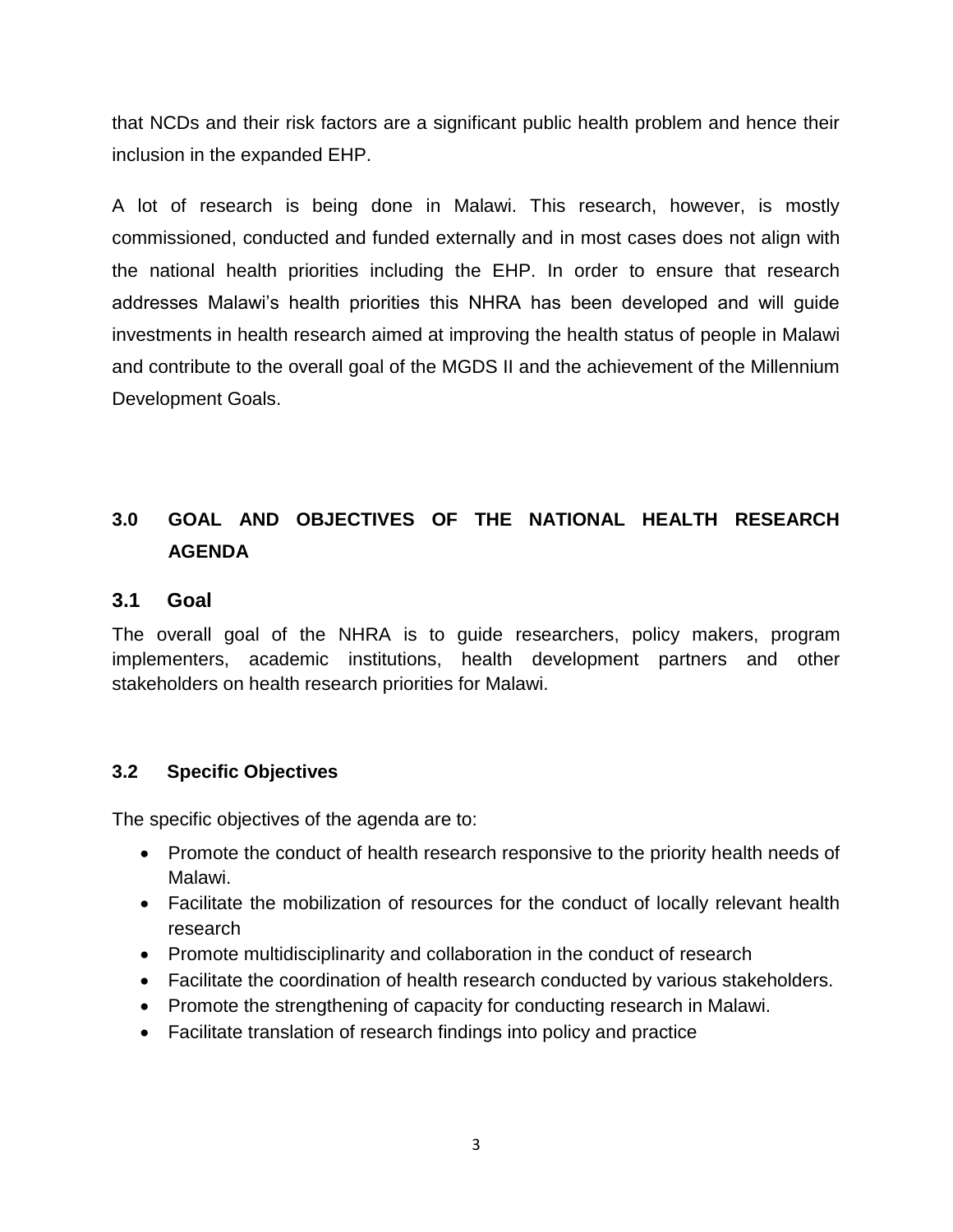#### **4.0 GUIDING PRINCIPLES**

<span id="page-12-0"></span>The implementation of the National Health Research Agenda shall be guided by the following principles:

#### **4.1 Political Will and Commitment**

<span id="page-12-1"></span>Undertaking meaningful research that addresses priority needs of Malawi requires adequate resources available through political will at all levels.

## **4.2 Demand Driven Research**

<span id="page-12-2"></span>Stakeholders shall be encouraged to conduct research responsive to priority health needs of Malawi.

## **4.3 Ethics, Human Rights and Law**

<span id="page-12-3"></span>The dignity and rights of all research participants including vulnerable populations shall be promoted and protected as enshrined in the bioethics principles, Constitution of the Republic of Malawi and all relevant Malawi laws, national policies, regulations and guidelines as well as in tandem with international law.

## **4.4 Networking, Public and Private Partnerships and Collaboration**

<span id="page-12-4"></span>Concerted efforts and strategic partnerships with public and private research institutions and with a cross-section of other stakeholders shall be promoted.

#### **4.5 Multidisciplinarity and Complementarity**

<span id="page-12-5"></span>Research studies that are multidisciplinary and/or complementary in nature shall be promoted to enhance skills transfer, optimal usage of resources, and translation of research findings into policy and programmes.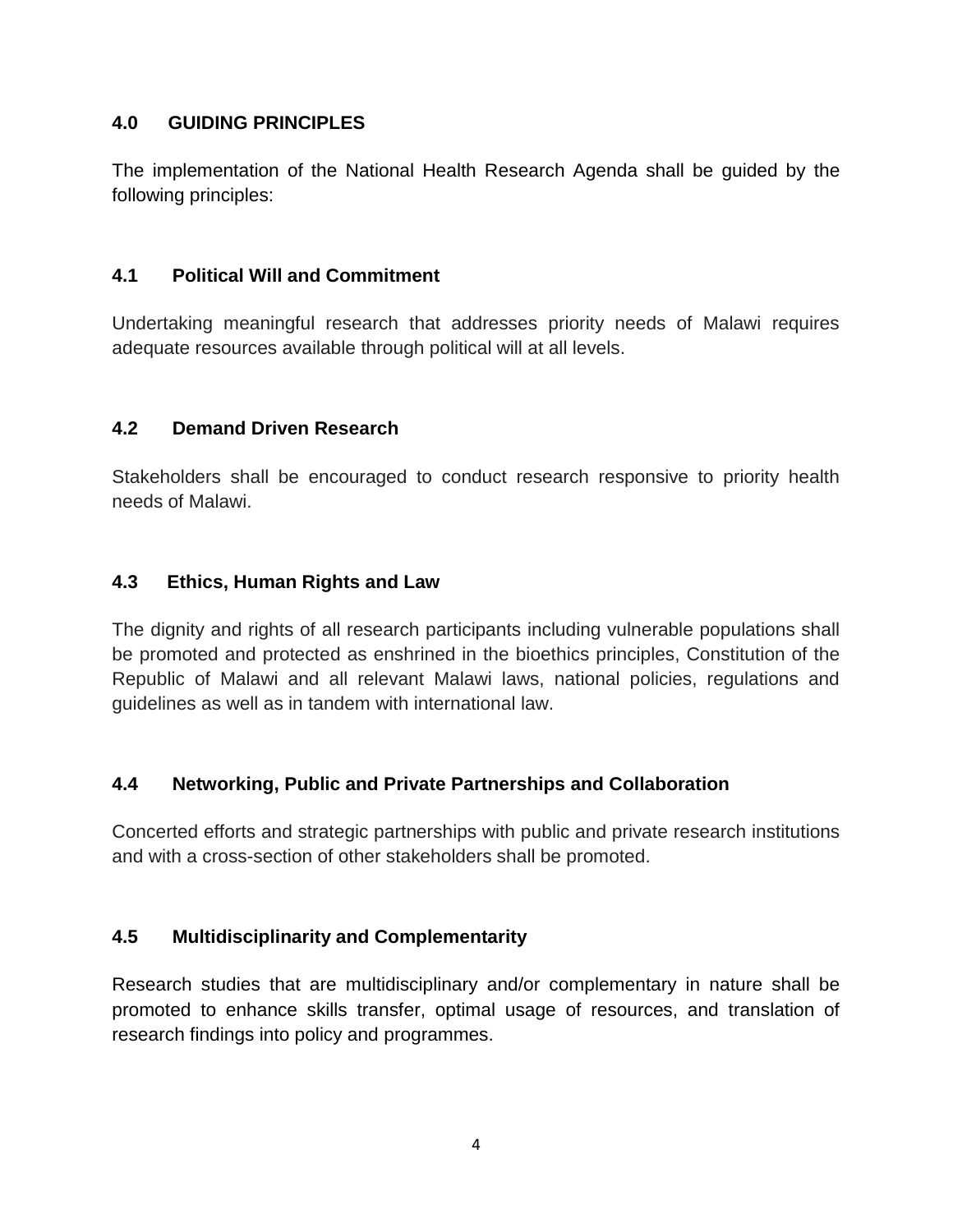#### **4.6 Sensitivity to Gender Issues and Needs of Vulnerable Populations**

<span id="page-13-0"></span>Encourage fair participation of both genders and vulnerable populations in research taking into account their special needs, so as to reduce disparity in health care provision based on individuals' attributes.

#### **5.0 METHODOLOGY**

<span id="page-13-1"></span>This section describes the approach and process that were followed in developing the National Health Research Agenda.

#### **5.1 Approach and Process**

<span id="page-13-2"></span>Essential National Health Research (ENHR) and Child Health and Nutrition (CHNI) approaches were used to set research priorities. ENHR and CHNI are demand-driven approaches focusing on the analysis of health needs, people's expectations and societal trends. Basing on these approaches, the setting of research priorities was guided by principles of country-drivenness; analytical evidence; stakeholder participation; transparency; iterativeness and value-drivenness.

The general process that was followed included the undertaking of the following key activities;

- Establishment of the National Task Force for the Development of the NHRA with concrete terms of reference
- National Taskforce Workshop for the Identification of the Thematic Priority Research Areas. The identification was done using Delphi method
- Recruitment and induction of consultants to undertake gap analysis studies in the identified thematic priority areas of research to inform the drafting of the NHRA
- Conducting gap analysis studies by the consultants using literature review, key informant interviews and focus group discussions as data collection techniques.
- Subgroup meetings for each thematic priority thematic area to review findings of gap analysis studies
- Revision of gap analysis reports by consultants
- National Task Force Meeting to review revised gap analysis reports
- Appointment of the NHRA Drafting Team by the Chairman of the National **Taskforce**
- Drafting of the NHRA using the gap analysis reports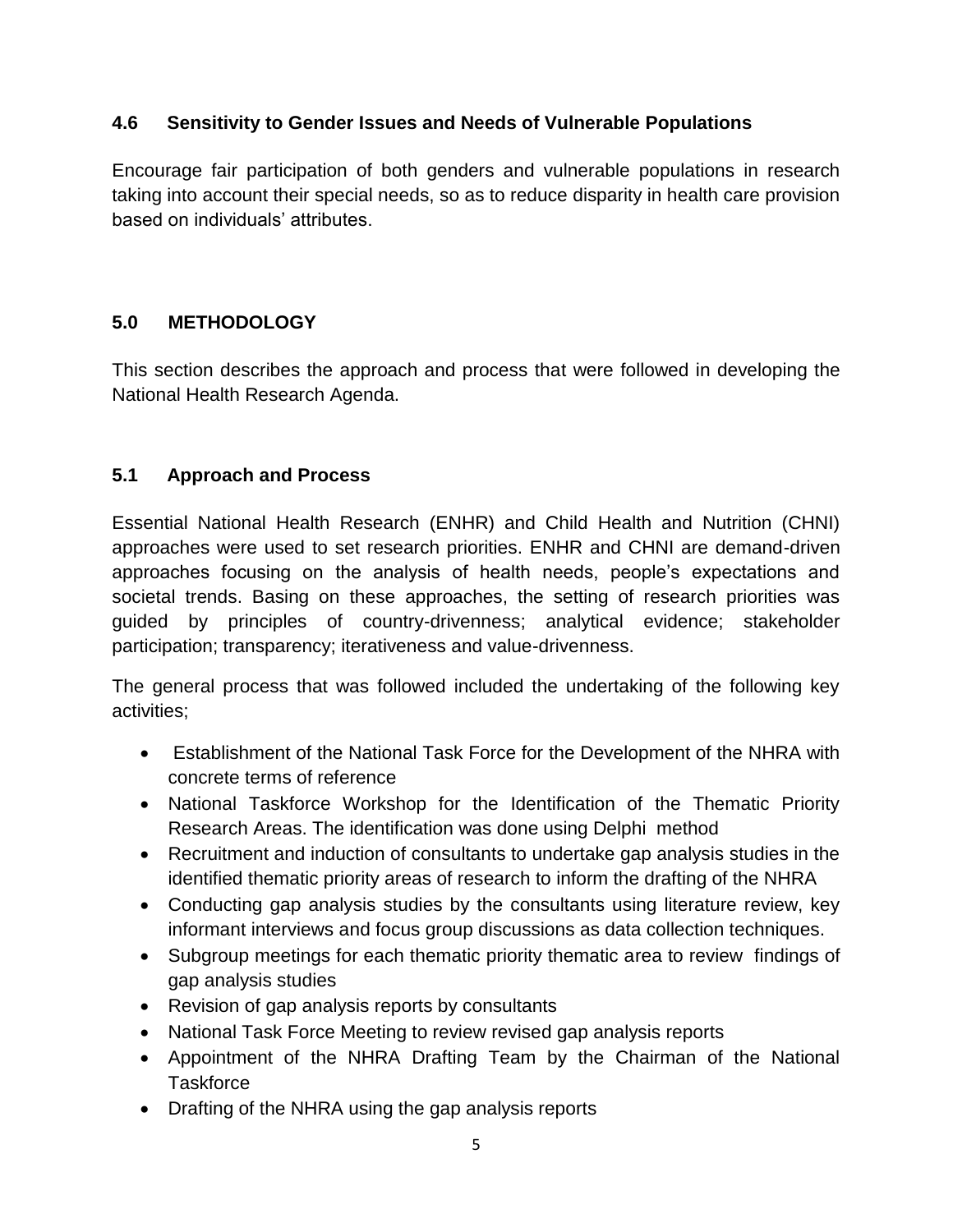- Review of the Draft NHRA by a special team of advisors in health research
- Incorporation of comments from a team of advisors
- National stakeholders' consultative meeting on the draft NHRA
- Finalization of the NHRA document by incorporating comments from stakeholders workshop

#### **5.2 Criteria for Setting Priorities**

<span id="page-14-0"></span>Each of the identified specific priorities was analyzed according to five key criteria. These criteria are:

- 1. Current and potential burden of disease;
- 2. Feasibility and deliverability of the research taking into consideration human, financial and infrastructural resources and the acceptability of the research;
- 3. Expected impact of the research on policy/decision making/system changes, disease burden reduction, health care delivery services, knowledge for further research and design of interventions, direct and indirect effects, short and long term effects;
- 4. Effects on equity and social justice to ensure the concerns of vulnerable groups and disadvantage groups are considered; and
- 5. Contribution to research capacity strengthening in Malawi.

Each of the identified priorities was scored against the above mentioned criteria on a scale of 1-5 and ranked accordingly.

#### **6.0 RESEARCH AREAS**

<span id="page-14-1"></span>This section presents the key research priorities. The priorities are organized in nine disease and non-disease thematic areas which were identified as key priority research areas for Malawi. These areas are: Communicable diseases; Non-communicable diseases; Sexual and reproductive health; Trauma; Mental health; Environmental health; Nutrition; Health systems; and Community system strengthening.

Within each of these thematic priority areas, priorities are articulated in specific subthemes. An attempt has been made to outline these priorities within each sub-theme under the following structure: Epidemiology, Prevention, Diagnostics and Treatment. This structure has been followed for all disease-based thematic areas. The research priorities are outlined in a reasonably broader sense with a view of allowing a researcher to have discretionary opportunity and flexibility to design specific research studies that address a particular identified topical area of priority research.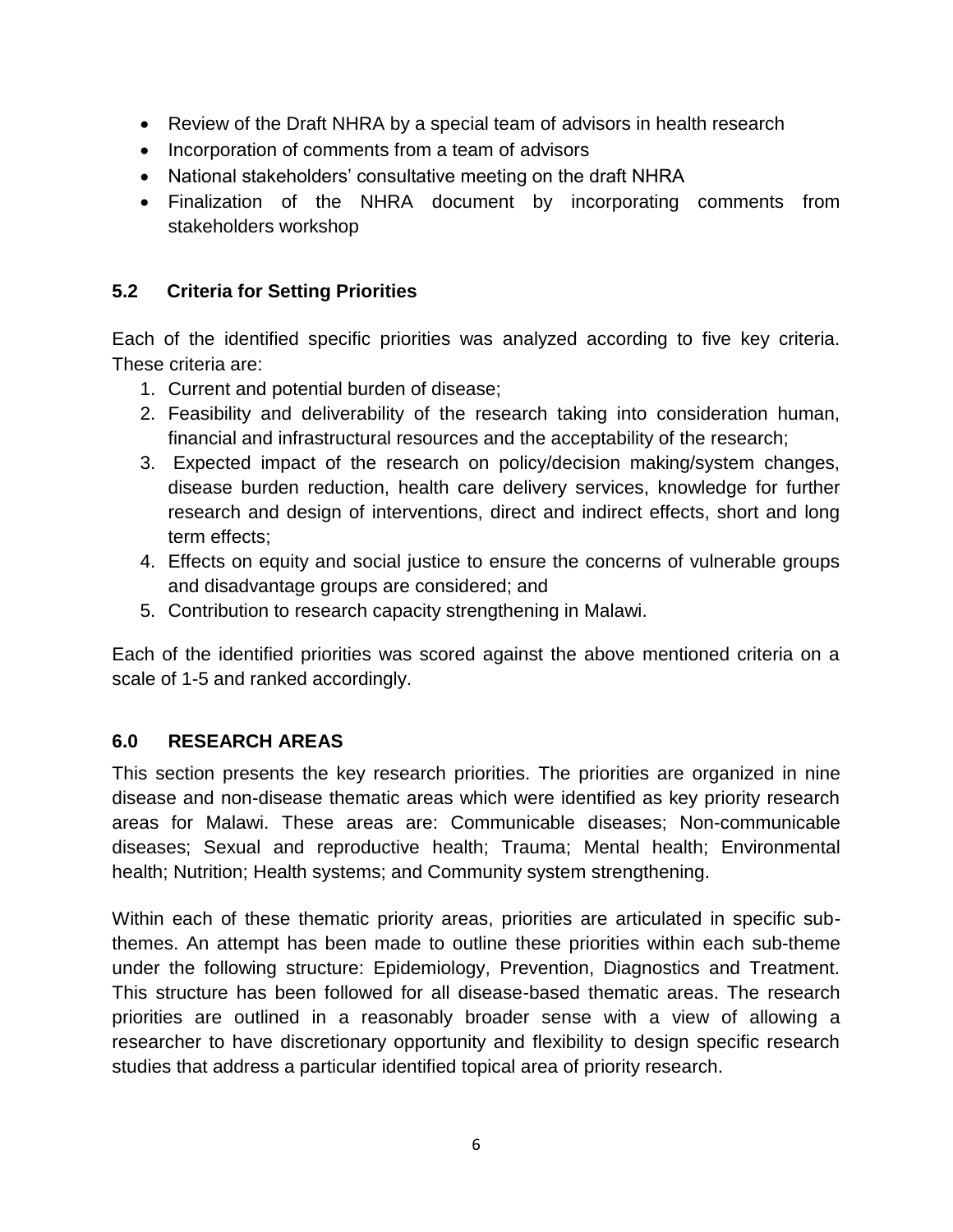#### **6.1 Communicable Diseases**

<span id="page-15-0"></span>The top six conditions are HIV and AIDS, Malaria, Tuberculosis (TB), Pneumonia, Diarrhoeal diseases and Neglected Tropical Diseases (NTD's).

## **6.1.1 Research Priorities for HIV and AIDS**

## *6.1.1.1 Epidemiology*

- <span id="page-15-1"></span>• Acute HIV infection in adults
- The burden and trends of blood borne infections associated with HIV, including Hepatitis and human papilloma virus in Malawi
- Impact of HIV and AIDS on cultural perceptions on disease, death and the dying
- The role of high risk groups (CSWs, MSMs, IVDUs) in HIV and AIDS transmission and prevention
- Determinants of HIV and AIDS transmission among co-habiting couples
- Trends and dynamics of HIV in the context of implementing various HIV interventions
- Impact of gender on HIV and AIDS prevention, care and support
- Impact of existing macro-level factors, such as structural adjustment programmes, policy/legal frameworks and food security policies on HIV and AIDS transmission, morbidity and mortality
- Socio‐economic implications/impact of HIV interventions including ART in Malawi
- Trends and impact of HIV and AIDS on productivity of the private and public sector
- Trends and impact of stigma and discrimination on HIV and AIDS responses

## *6.1.1.2 Prevention*

- Interventions to promote female condom use and HIV partner notification
- Efficacy, effectiveness and feasibility of novel interventions for prevention of heterosexual, homosexual and mother-to-child transmission of HIV
- Factors that influence adoption of positive behavior towards HIV prevention
- Effectiveness of various behavioural change interventions, especially among young people
- Cost-effectiveness of various HIV and AIDS prevention strategies
- Explore known HIV status and new episodes of Sexually Transmitted Infections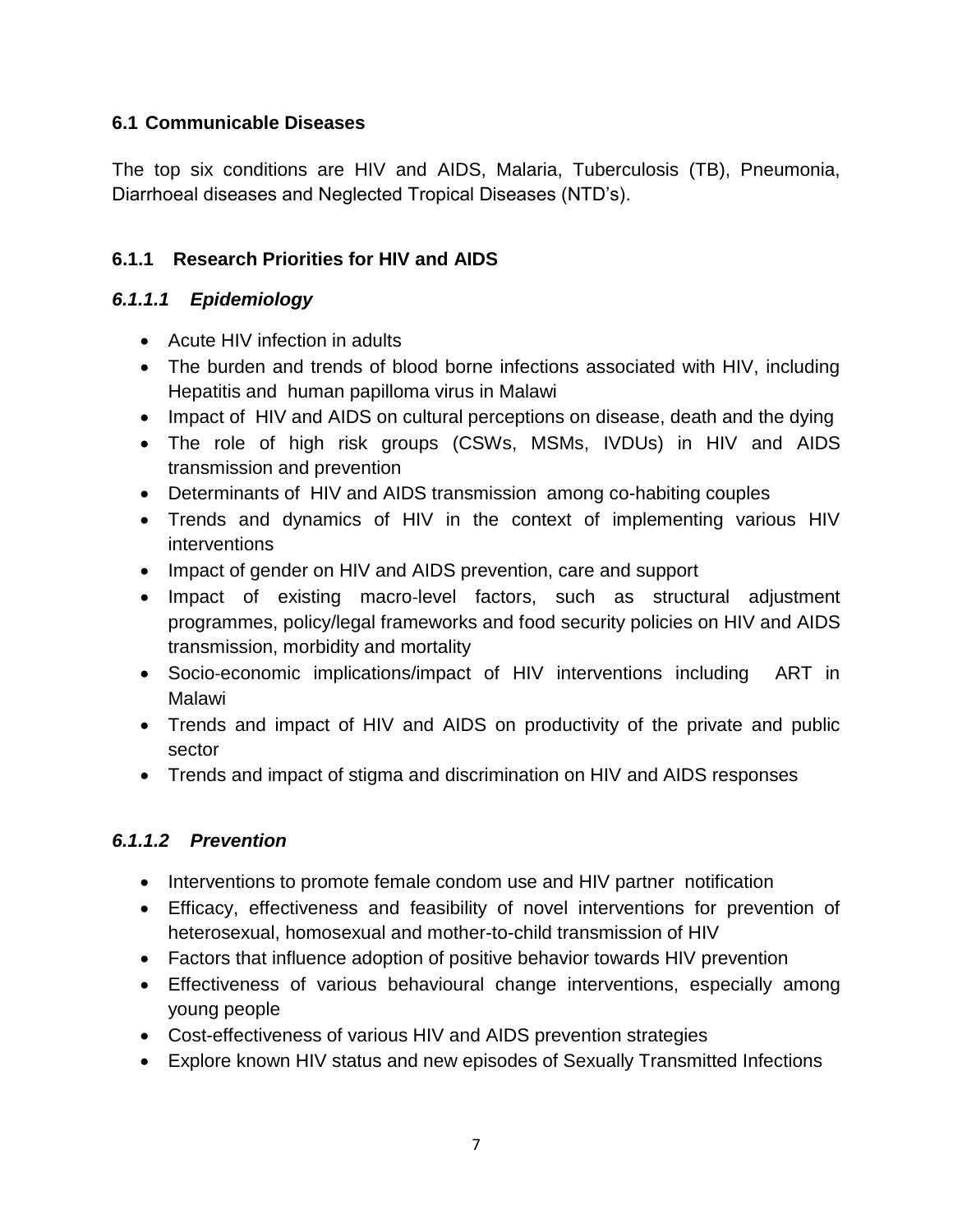Uptake of family planning methods in ART clients or People Living with HIV and AIDS.

#### *6.1.1.3 Diagnostics*

- Evaluate the efficiency and accuracy of the current whole blood rapid test (WBRT) kits
- Evaluate new candidates of WBRT kits
- Explore new strategies for early infant HIV diagnosis
- Role of point of care CD4+ testing
- Strategies for HIV viral load testing

## *6.1.1.4 Treatment, Care and Support*

- Strategies for optimizing HIV treatment in infants and children in settings where access to care continues to be limited
- Strategies for detecting ART treatment failure in the context of limited ART monitoring resources
- Explore sustainable financing mechanisms for provision of antiretroviral drugs
- Studies on causes of delay of the development of full blown AIDS after HIV infection
- The efficacy and effectiveness of traditional medicine in the treatment of Opportunistic Infections (OIs)
- Health seeking behavior practices and determinants among people with HIV and AIDS and STIs
- Efficacy, effectiveness and feasibility of novel HIV treatment interventions
- Acceptability of the referral systems including home based care (HBC)
- Cost-effectiveness of various HIV and AIDS treatment strategies
- Levels and determinants of compliance and ART adherence
- Impact of ART roll out services on HIV Testing and Counseling uptake
- Challenges of HTC service provision
- Impact of HIV and AIDS on health care delivery systems
- Role of Youth in providing HIV care and support
- Impact of existing strategies and programmes addressing orphans and vulnerable children
- Impact of Option B+ implementation on pediatric HIV
- Assess models and challenges of integration of HIV and TB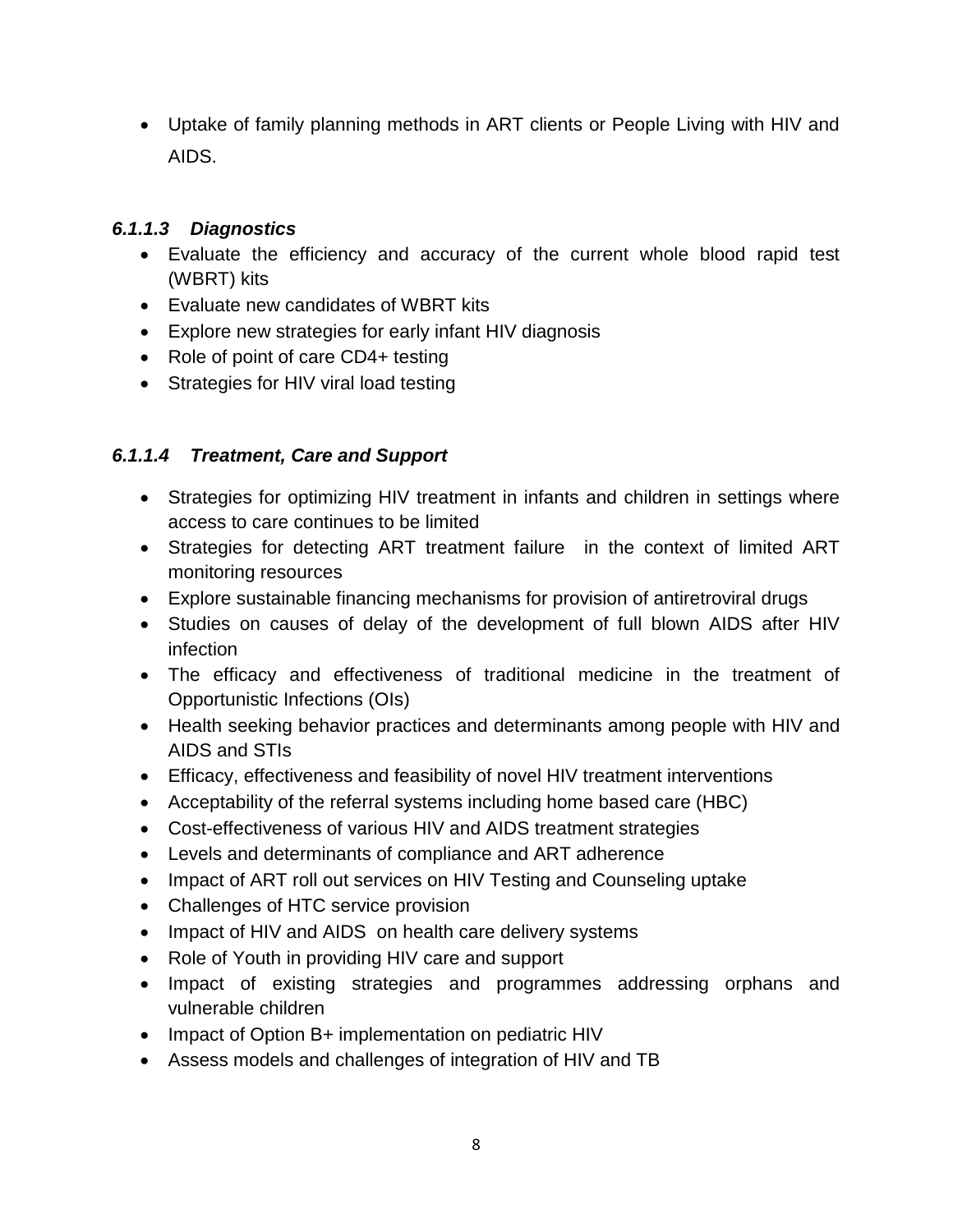## **6.1.2 Research Priorities for Malaria**

## *6.1.2.1 Epidemiology*

- <span id="page-17-0"></span>• Biology, ecology and distribution of malaria vectors
- Trends in burden and transmission of malaria.

## *6.1.2.2 Prevention*

- Insecticide resistance status and their operational significance to LLINs, IRS and other vector control strategies
- Evaluating drug resistance management strategies, including rotational or mosaic approaches
- Evaluation of alternative vector control strategies
- Cost effectiveness of various vector management approaches
- Feasibility and acceptability of dichloro‐diphenyl‐trichlorethane (DDT) for IRS
- Effect of various prevention strategies on malaria parasite biology, including changes in predominant genotypes
- Innovative strategies of expanding delivery of Intermittent Preventive Therapy in pregnancy (IPTp) at community level
- Factors causing poor uptake of malaria control interventions in the community
- Innovative strategies for delivery of IEC for malaria prevention and treatment
- Efficacy, effectiveness and feasibility of preventive interventions against malaria

## *6.1.2.3 Diagnostics*

Validity and feasibility of new and available diagnostic tools

## *6.1.2.4 Treatment*

- Strategies to improve early treatment of malaria within the community
- Factors affecting treatment of malaria by health workers in the context of increased availability of diagnostic services
- Parasite resistance to antimalarial drugs
- Factors responsible for non compliance of health workers to national malaria treatment guideline*s*
- Post marketing surveillance of the quality of drugs at service delivery points
- Trends in malaria drug efficacy
- Efficacy, effectiveness and feasibility of therapeutic interventions against malaria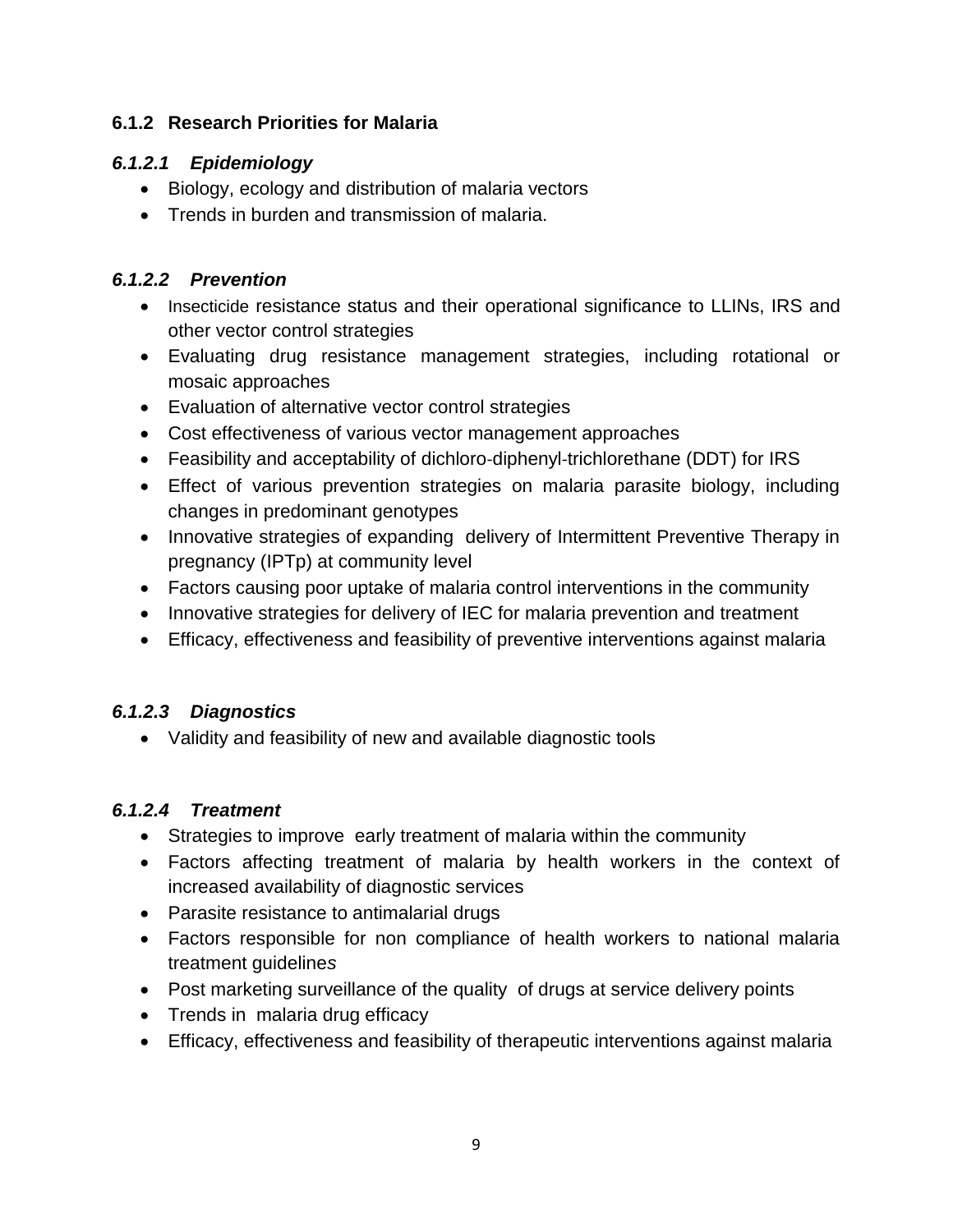## **6.1.3 Research Priorities for Tuberculosis**

## *6.1.3.1 Epidemiology*

- <span id="page-18-0"></span>Assessment of burden of TB in the community
- Role of bovine TB in human morbidity and mortality, including its transmission and prevalence
- Trends in MDR and XDR-TB.

## *6.1.3.2 Prevention*

- Assessment of models for community and social mobilization towards TB control, especially in the rural areas
- Efficacy, effectiveness and feasibility of preventive interventions against TB
- Strategies to improve access to high quality TB diagnostics in the community

## *6.1.3.3 Diagnostics*

- Strategies to improve diagnosis of TB, especially TB in HIV-infected individuals and extrapulmonary TB.
- Develop and assess new technologies for diagnosis of TB

#### *6.1.3.4 Treatment*

Efficacy, effectiveness and feasibility of new therapeutic interventions against TB

#### **6.1.4 Research Priorities for Pneumonia**

#### <span id="page-18-1"></span>*6.1.4.1 Epidemiology*

• Trends in burden and type of pneumonia

## *6.1.4.2 Prevention*

- Assessment of the efficacy of new preventive strategies.
- Surveillance of pneumonia vaccines coverage and effectiveness.

## *6.1.4.3 Diagnostics*

Assessing strategies for early clinical and laboratory-based diagnosis.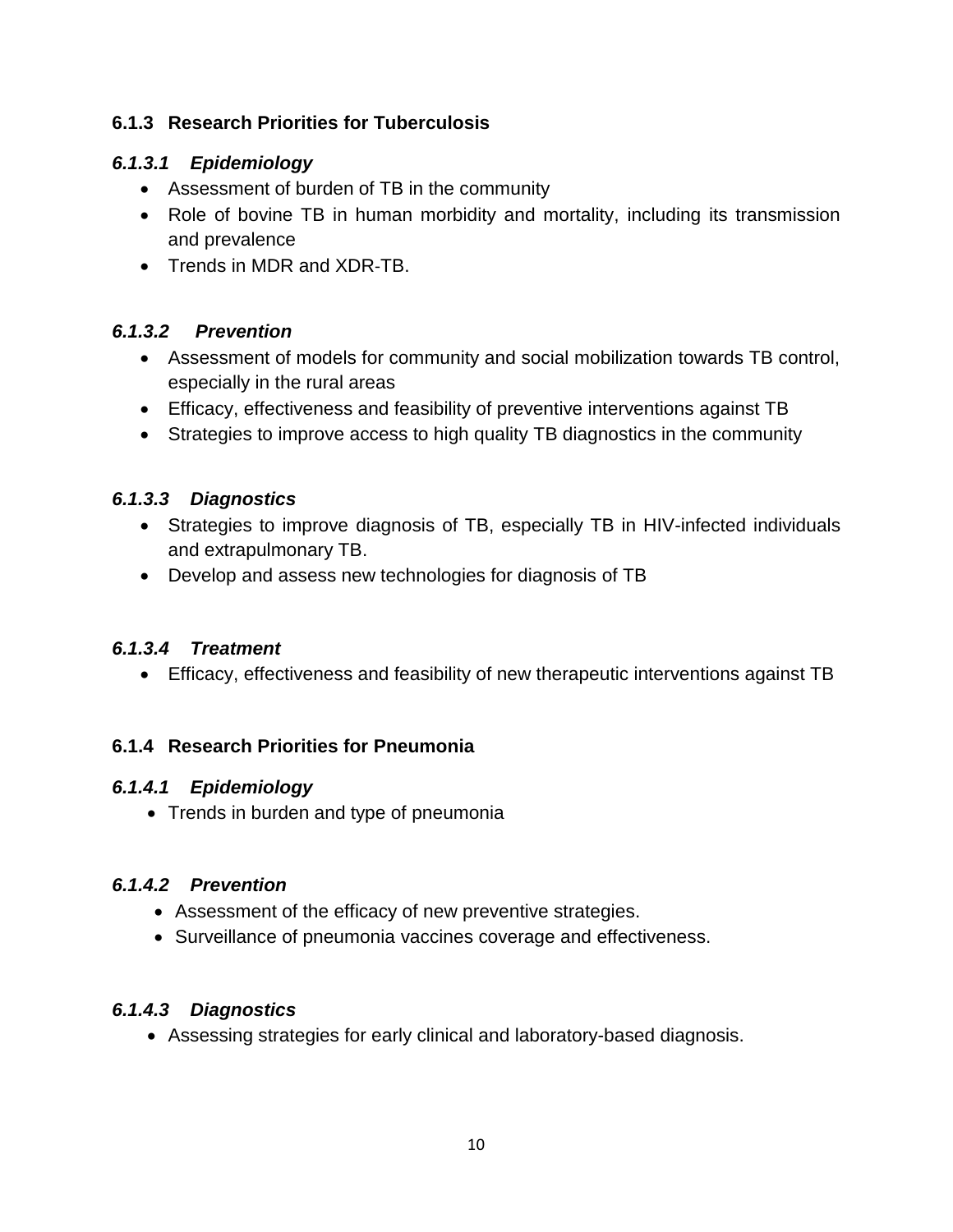#### *6.1.4.4 Treatment*

Assess new treatment strategies for pneumonia

#### **6.1.5 Research Priorities for Diarrhoeal diseases**

#### *6.1.5.1 Epidemiology*

Assessment of burden and aetiology of diarrhoeal diseases in the community

## *6.1.5.2 Prevention*

- Strategies to improve coverage of hygiene and sanitation interventions
- Assessment of models for community and social mobilization towards diarrhoea disease control, especially in the rural and high density urban areas
- Efficacy, effectiveness and feasibility of preventive interventions against diarrhoeal disease

## *6.1.5.3 Diagnostics*

Assess new strategies for diagnosis of diarrhoea-causing pathogens

#### *6.1.5.4 Treatment*

- Efficacy, effectiveness and feasibility of new therapeutic interventions against diarrhoea and its complications
- Strategies to improve management of diarrhoea outbreaks

## **6.1.6 Research Priorities for Neglected Tropical Diseases (NTDs)**

This sub-section focuses on five top NTDs which are considered to be of high priority in Malawi, namely; Schistosomiasis, Trypnosomiasis, Onchocerciasis, lymphatic filariasis and Trachoma, including Soil transmitted helminths.

## *6.1.6.1 Epidemiology*

- Characterize the determinants and distribution of NTDs
- Assess long term complications of some NTDs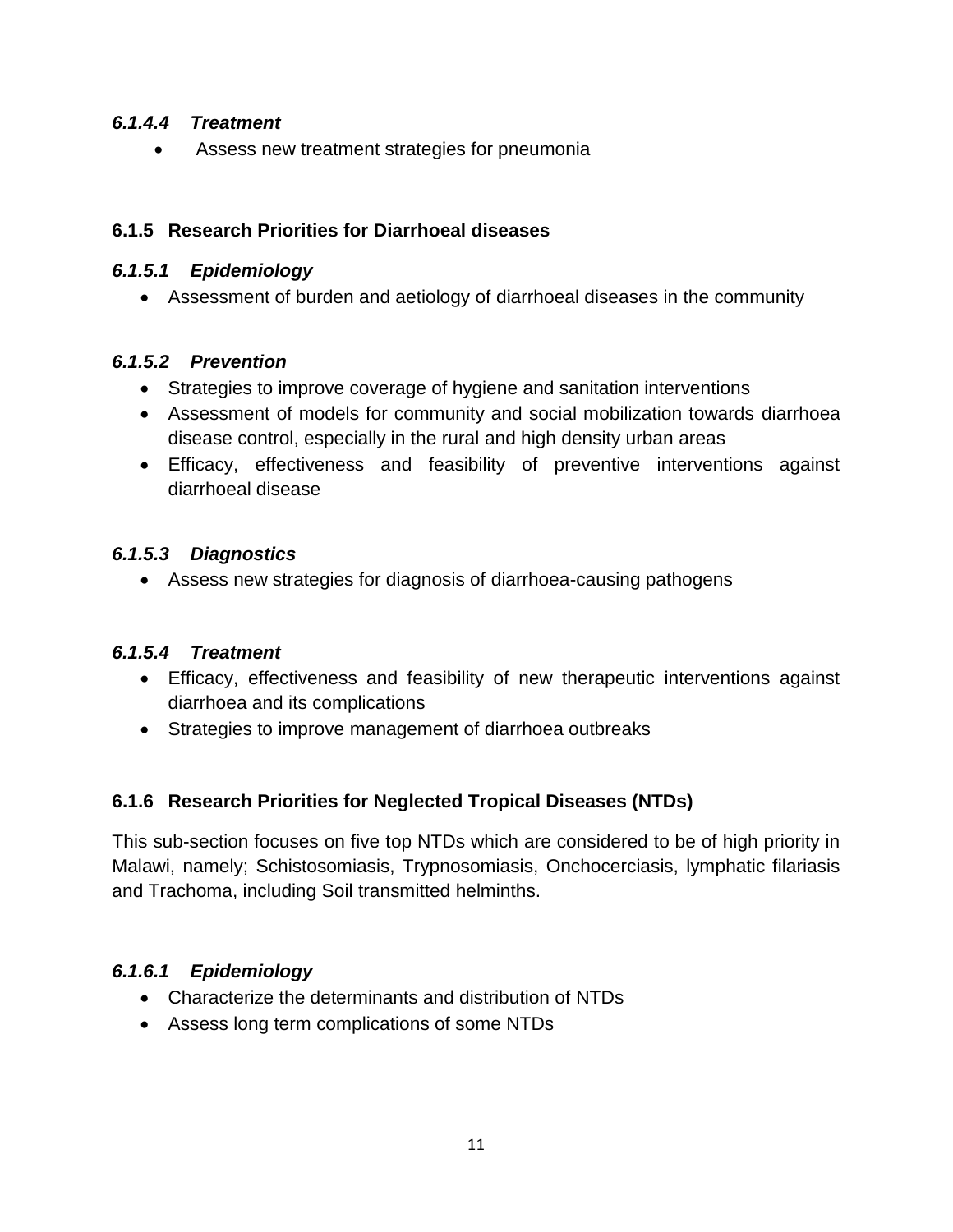#### *6.1.6.2 Prevention*

 Strategies for prevention of NTDs especially lymphatic filariasis and onchocerciasis

#### *6.1.6.3 Diagnostics*

Validity and feasibility of new and available diagnostic tools

#### *6.1.6.4 Treatment*

- Assess new strategies for treatment of NTDs
- Assess the efficacy and effectiveness of MDA campaigns

#### **6.2 Non-Communicable Diseases**

<span id="page-20-0"></span>This thematic area focuses on four top non-communicable conditions which are considered to be of high priority in Malawi, namely Cardiovascular disease (CVD); Cancer; Diabetes; and Chronic and recurrent lung disorders.

#### **6.2.1 Research Priorities for Cardiovascular Disease (CVD)**

#### *6.2.1.1 Epidemiology*

- <span id="page-20-1"></span>• Burden and trends of cardiovascular disease
- Determinants of cardiovascular disease in HIV and AIDS patients

#### *6.2.1.2 Prevention*

 Strategies that increase awareness of cardiovascular disease risk factors and need for screening for hypertension

#### *6.2.1.3 Diagnostics*

Strategies for early screening and diagnosis of hypertension

#### *6.2.1.4 Treatment*

 Assessment of Cost‐effective and evidence‐based treatment protocols for hypertension and other risk factors for cardiovascular disease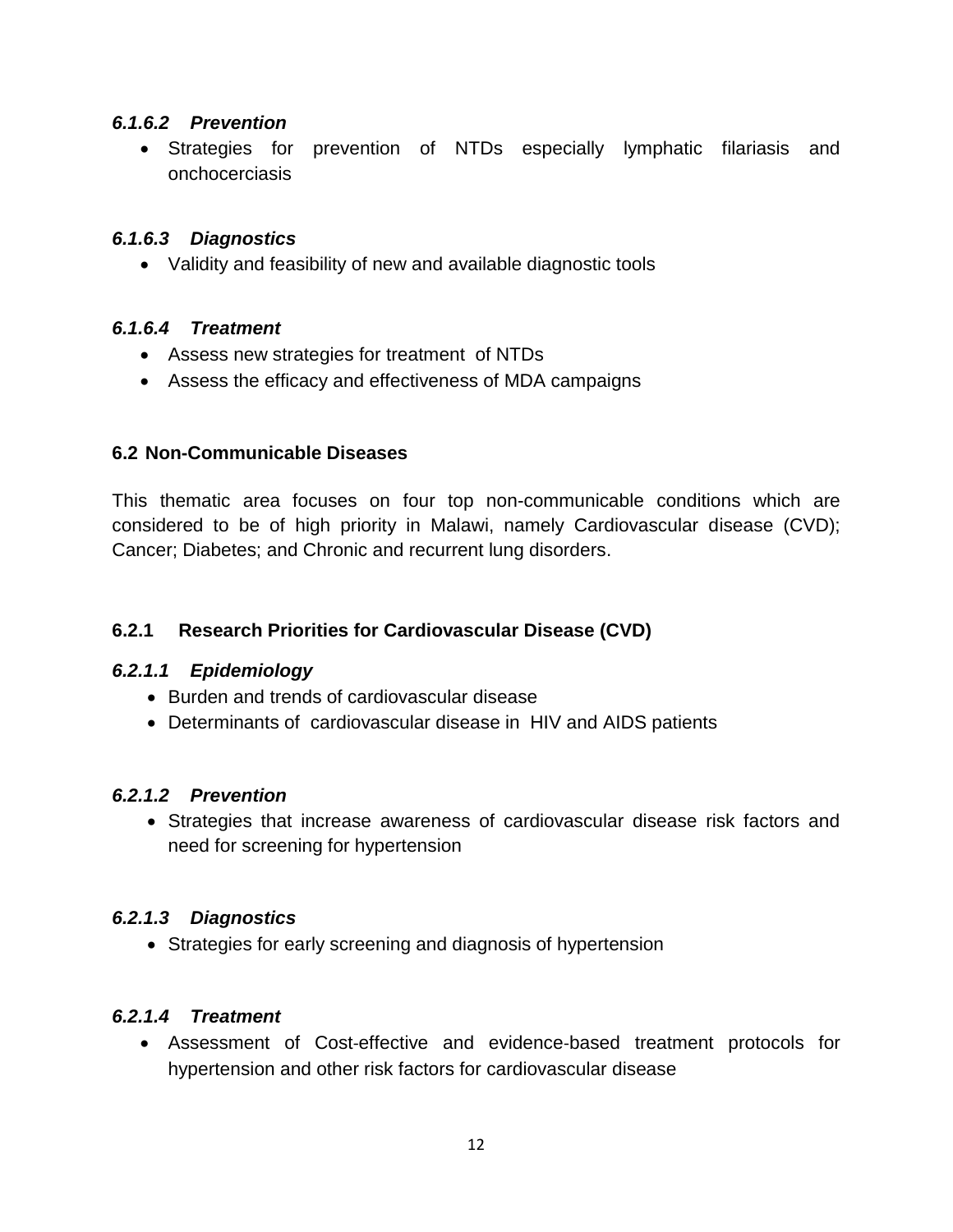#### **6.2.2 Research Priorities for Cancer**

#### *6.2.2.1 Epidemiology*

<span id="page-21-0"></span>Determinants, distribution and trends of common types of cancers.

## *6.2.2.2 Prevention*

- Cost-effectiveness of various strategies for prevention of cancers including screening programmes
- Barriers, levels and determinants of uptake of proven strategies for the prevention of cancers and vaccination

## *6.2.2.3 Diagnostics*

• Diagnosis and access to screening for cancer.

## *6.2.2.4 Treatment*

- Treatment strategies for HIV and AIDS related malignancies
- Cost-effectiveness and evidence-based treatment protocols for common types of cancers
- Levels and determinants of access to evidence-based treatment of cancers

## **6.2.3 Research Priorities for Diabetes**

#### *6.2.3.1 Epidemiology*

- <span id="page-21-1"></span>Determinants and distribution of diabetes
- Trends and burden of diabetes and its complications

## *6.2.3.2 Prevention*

- Feasibility of introducing screening programmes in the communities and clinics
- Development of innovative strategies for prevention of diabetes

## *6.2.3.3 Diagnostics*

- Assessment of strategies for diagnosing diabetes and monitoring response to treatment in the context of limited resources
- Tools/techniques for early screening and diagnosis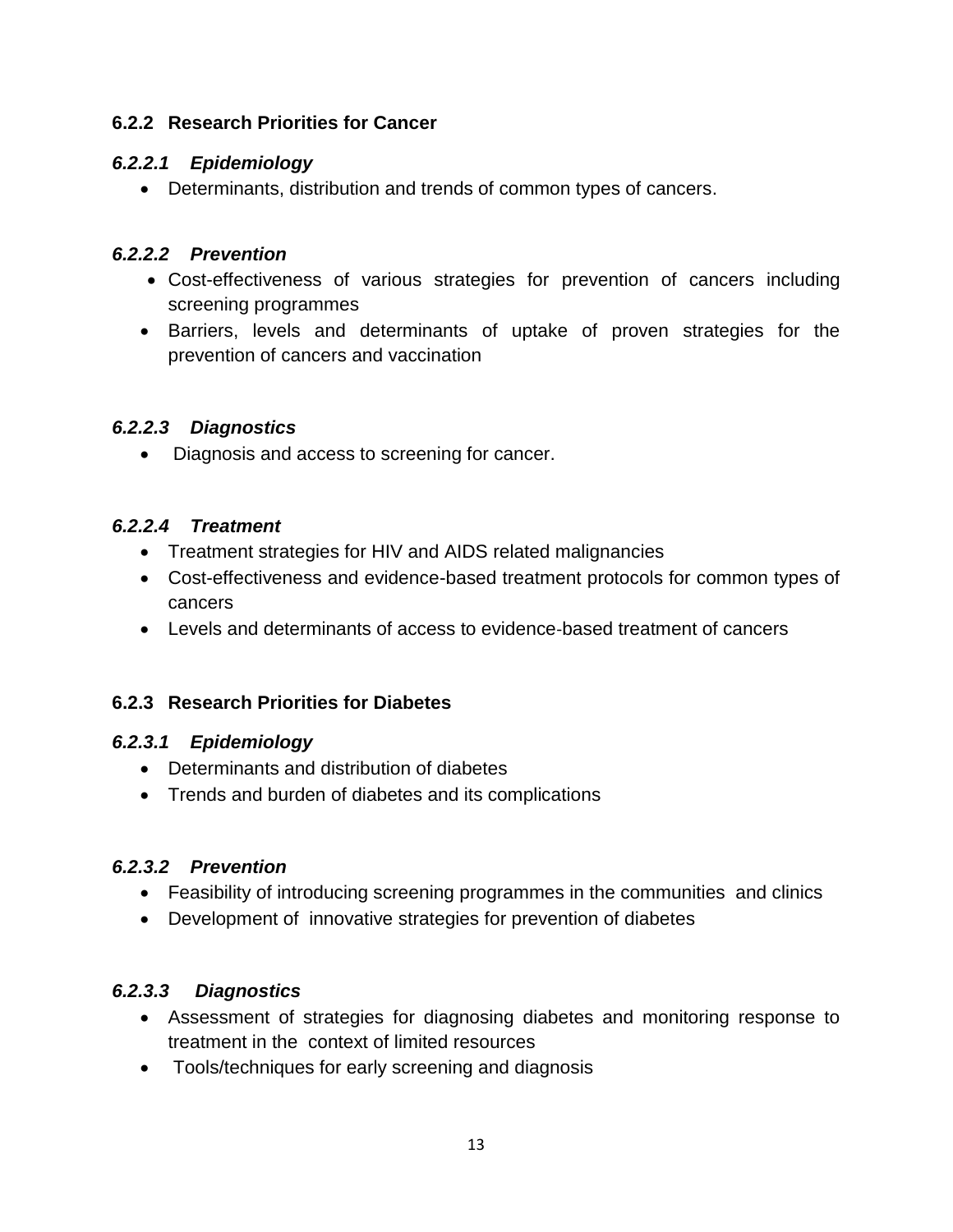#### *6.2.3.4 Treatment*

- Develop and evaluate cost-effective treatment protocols
- Innovative approaches to improve access to diabetic treatment

## **6.2.4 Research Priorities in Chronic and recurrent lung disorders**

#### *6.2.4.1 Epidemiology*

 Magnitude, determinants and distribution of chronic and recurrent lung disorders, especially asthma.

## *6.2.4.2 Prevention*

 Assessment of strategies for the prevention of exacerbations and treatment of chronic and recurrent lung disorders, especially asthma.

## *6.2.4.3 Treatment*

 Development of innovative and cost-effective strategies for the treatment of chronic and recurrent lung disorders.

## **6.3 Sexual and Reproductive Health**

#### <span id="page-22-0"></span>*6.3.1 Epidemiology*

- Burden and trends of cancers affecting the reproductive system, including breast cancer
- <span id="page-22-1"></span>• Burden, trends and impact of STIs (including HIV), unplanned pregnancies and unsafe abortions, especially among the youth.
- Magnitude and trends of maternal and neonatal morbidity and mortality.
- Determinants of early sexual behaviour
- Sexuality patterns, trends and determinants among adolescents
- Impact of early child bearing on the mother, baby and family
- Determinants, extent and effects of sexual abuse

## *6.3.2 Prevention*

- Impact of strategies for promoting male involvement in SRH services.
- <span id="page-22-2"></span>• Interventions and strategies to address stigma and discrimination resulting from obstetric fistula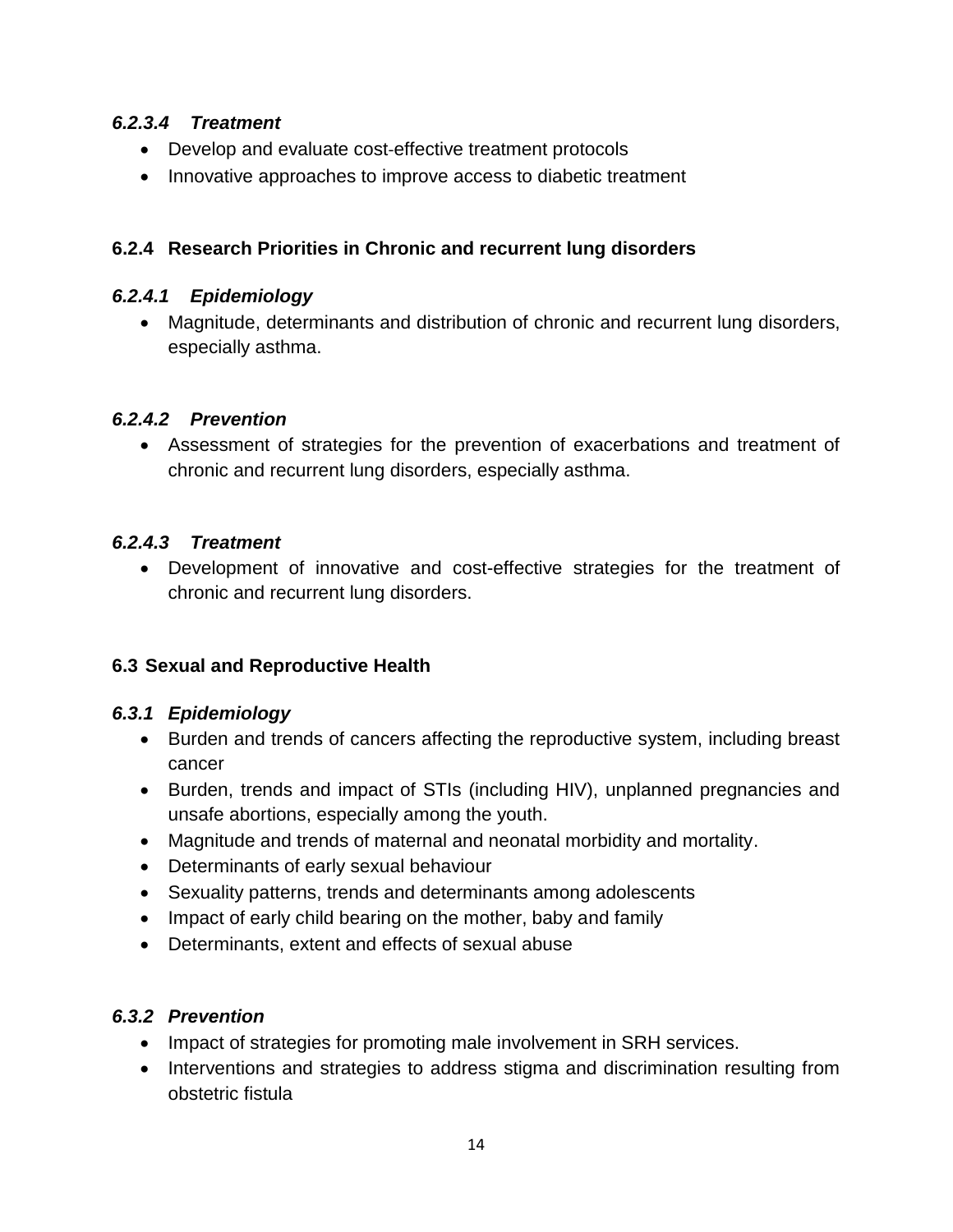• Impact of life skills education on adolescents

#### **6.4 Trauma**

#### <span id="page-23-0"></span>*6.4.1 Epidemiology*

- Causes, extent, and nature of trauma and type of injuries and their long term outcome
- <span id="page-23-1"></span>• Identification of minimum data sets and use of distributed data collection and analyses procedures

#### *6.4.2 Prevention*

- Characterizing life-styles that increase the likelihood of trauma and injury
- <span id="page-23-2"></span>Assessing effectiveness of technologies that prevent trauma and injury.
- Public education strategies about road safety for road users
- Outcome studies documenting the effectiveness of primary prevention

#### *6.4.3 Diagnostics*

- Diagnosis using cost-effective imaging techniques
- Evaluate innovative methods for diagnosis and localization of injuries

#### *6.4.4 Treatment*

- Effective strategies for pre-hospital trauma care including preparedness studies
- Treatment using safe and effective and inexpensive blood substitutes
- Strategies for an effective accident response system allowing for identification and management of high-risk groups

#### <span id="page-23-3"></span>**6.5 Mental Health**

#### <span id="page-23-4"></span>*6.5.1 Epidemiology*

- Burden, trends, distribution and determinants of mental health disorders, including psychological trauma
- <span id="page-23-5"></span>• Impact of mental health disorders on psychosocial development
- Understanding the link between mental and physical disorders, especially in vulnerable groups.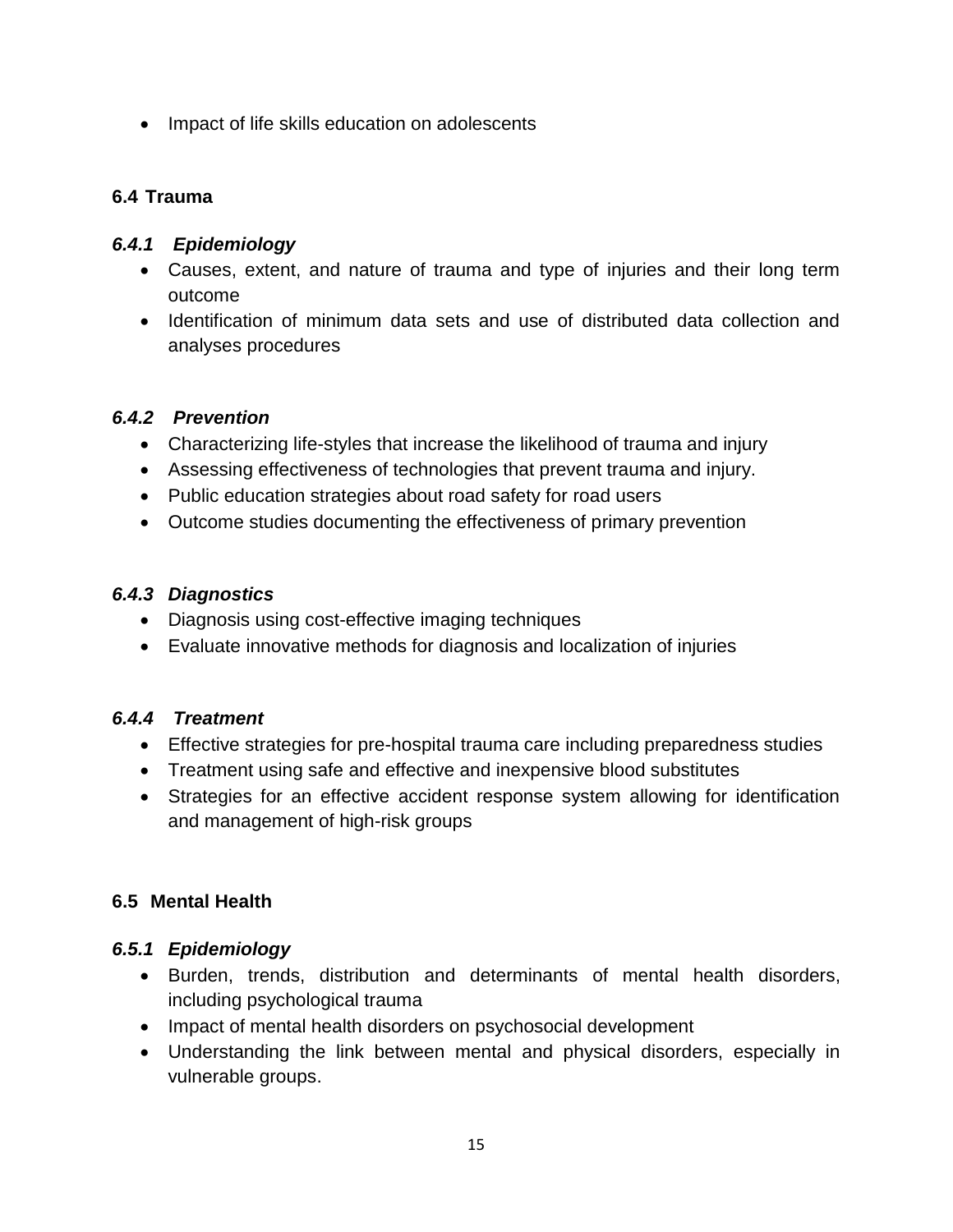- Cultural and socioeconomic factors that may mediate knowledge of mental illness among caregivers
- Perception of public on mental disorders
- Relationship between substance abuse and mental disorders

#### *6.5.2 Prevention*

<span id="page-24-0"></span> Effective and culturally appropriate strategies to prevent substance abuse and mental disorders

#### *6.5.3 Treatment*

- Development of innovative and appropriate treatment strategies
- Use of traditional medicine in treating mental illness
- <span id="page-24-1"></span>• Adherence to drug treatment

#### **6.6 Environmental Health**

#### <span id="page-24-2"></span>*6.6.1 Water and Sanitation*

- Assess access to sustainable safe water and improved sanitation facilities in Malawi
- <span id="page-24-3"></span>Determine the impact of climate change on water resources
- Evaluate the impact of Community Led Total Sanitation (CLTS) on latrine coverage
- Determine the sustainability of operation and maintenance of water sources
- Assess the effectiveness of water treatment options at household level
- Assess the safety of EcoSan products (compost) from eco-toilets for agricultural re-use
- Assessment of appropriate sanitation technologies for congested and informal settlements in urban areas.

#### *6.6.2 Food Safety and Hygiene*

- Assess the safety of food in terms of microbiological and chemical contamination
- Assess hygiene practices in commercial food premises
- <span id="page-24-4"></span>Assess the food safety management practices in commercial businesses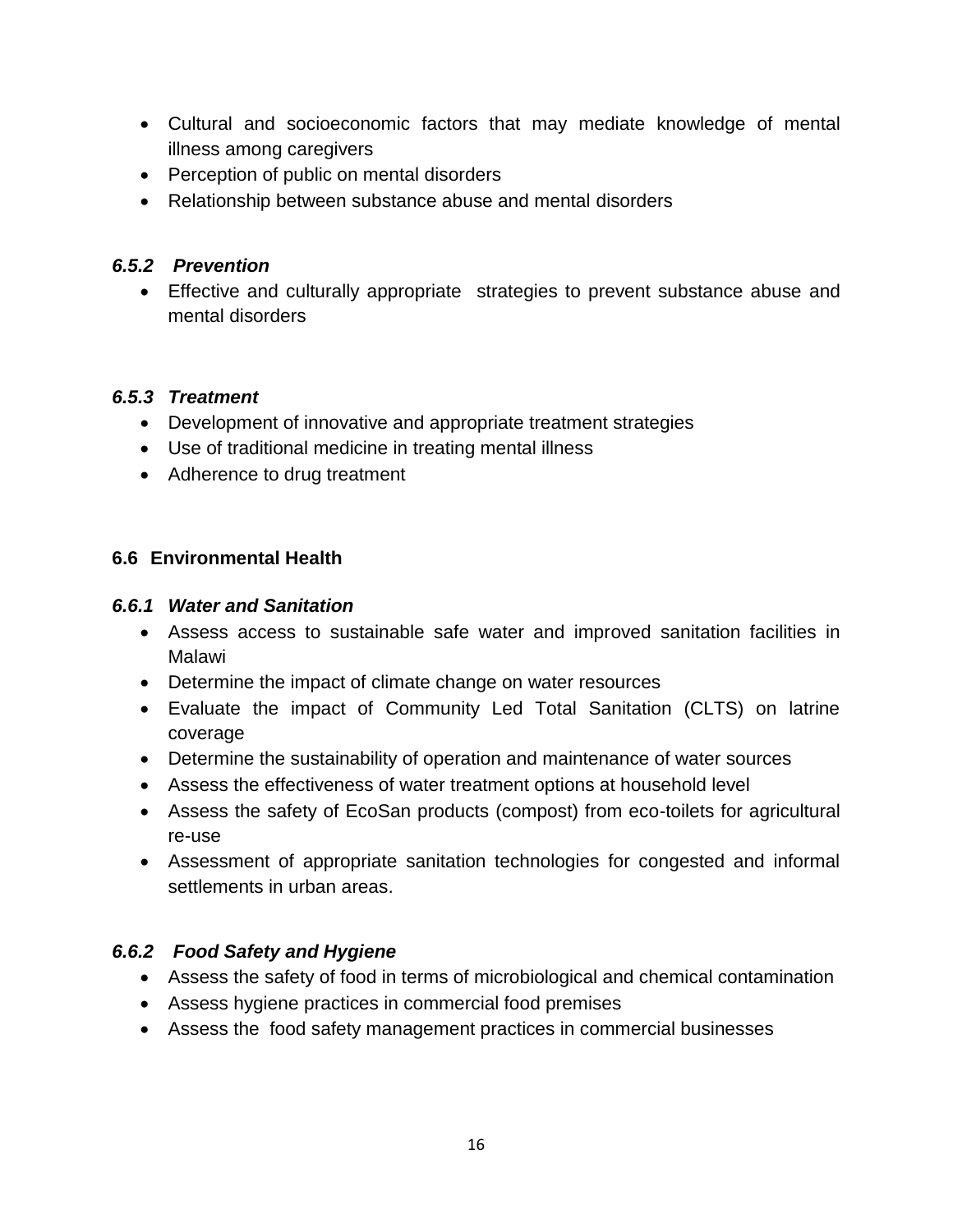## *6.6.3 Pollution Control*

- Effect of radioactive substances
- Management of solid waste
- <span id="page-25-0"></span>• Impact of agriculture chemicals on human health
- Characterize exposure to the general population from industrial processes and industrial and consumer products containing pollutants
- Characterize health of exposed populations and environment
- Understand workplace processes and factors that determine exposure to pollutants

## *6.6.4 Occupational Health and Safety*

- Characterizing accidents and injuries in the workplace.
- <span id="page-25-1"></span>Occupational disease prevalence, assessment, monitoring and reporting
- Monitoring exposure to occupational hazards.

## **6.7 Nutrition**

## *6.7.1 Epidemiology*

- <span id="page-25-2"></span>Trends in nutritional status of population and its determinants
- Determinants of chronic malnutrition
- <span id="page-25-3"></span> Determinants of micronutrient deficiencies, especially iron, iodine, Vitamin A and zinc
- Determinants of mortality rates in nutritional rehabilitation units.
- Dietary habits (practices) in pregnant women that affect birth outcomes
- Interactions between infection (including HIV) and nutrition, including estimation of energy demands (requirements) in HIV+ children with malnutrition
- Long term adverse effects of drugs and hormones used in enhancement of food production on human health
- **Effects of high fibre diet on human health**

#### *6.7.2 Prevention*

- Assessing nutritional content of locally-produced foods, optimal food processing methods and bioavailability of micronutrients
- <span id="page-25-4"></span>Strategies to improve micronutrient content of food, including bio-fortification.
- Prevention of malnutrition in people living with HIV/AIDS
- Prevention strategies for chronic malnutrition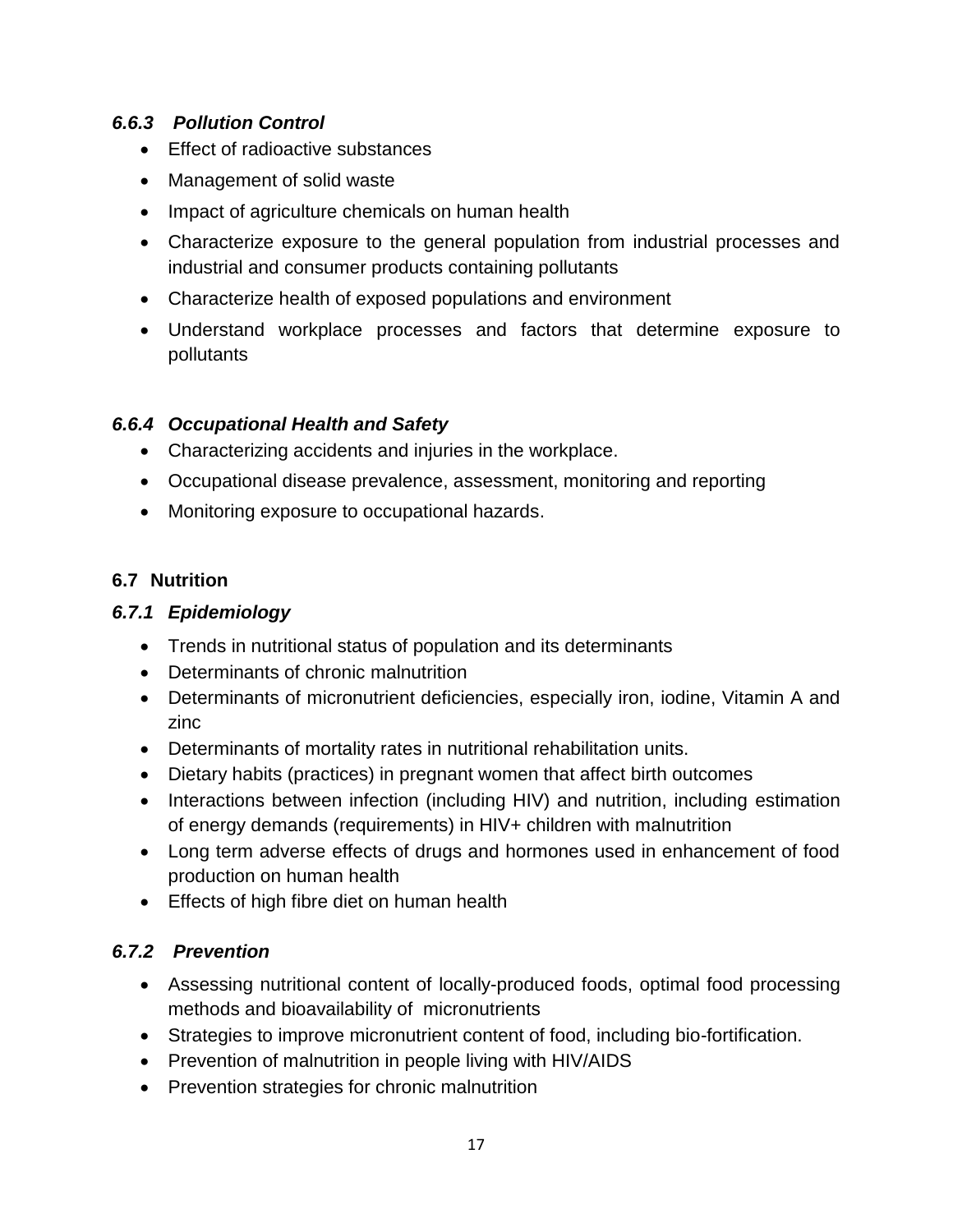- Community strategies for preventing relapsing malnutrition after discharge
- Impact of health education programmes on micronutrient (including zinc, iodine and vitamin A) consumption

#### *6.7.3 Treatment*

- Management of moderate and acute malnutrition, including relapsing malnutrition following hospital discharge
- <span id="page-26-0"></span> Optimal treatment options in people living with HIV/AIDS with severe acute malnutrition
- Assessing the effectiveness of different multidisciplinary programs (models) for reducing childhood malnutrition in the community.
- Extent of and barriers in the infant and young child feeding practices
- Barriers against use of optimal nutritional interventions in pregnant women

## **6.8 Health Systems**

#### <span id="page-26-1"></span>**6.8.1 Governance/Stewardship**

- Impact of decentralization and other health reforms including SWAps on health systems performance.
- <span id="page-26-2"></span>Cost-effectiveness studies of health programs.
- Strategies for community engagement in implementation of health programs.
- Utilisation of research evidence and community needs on health policy formulation

## **6.8.2 Health Financing**

- Alternative financing mechanisms for financial sustainability.
- Resource allocation mechanisms for heath equity and positive health outcomes.
- <span id="page-26-3"></span>• Tracking studies for health financing
- Cost-benefit and cost-effective analysis of health care interventions

#### **6.8.3 Human Resource for Health**

- Strategies for HRH retention in the health sector.
- Impediment to HRH policies and regulations
- <span id="page-26-4"></span>• Impact of different models of task shifting on health sector performance.
- **Effective HRH deployment in the health sector.**
- Strategies for improving training for staff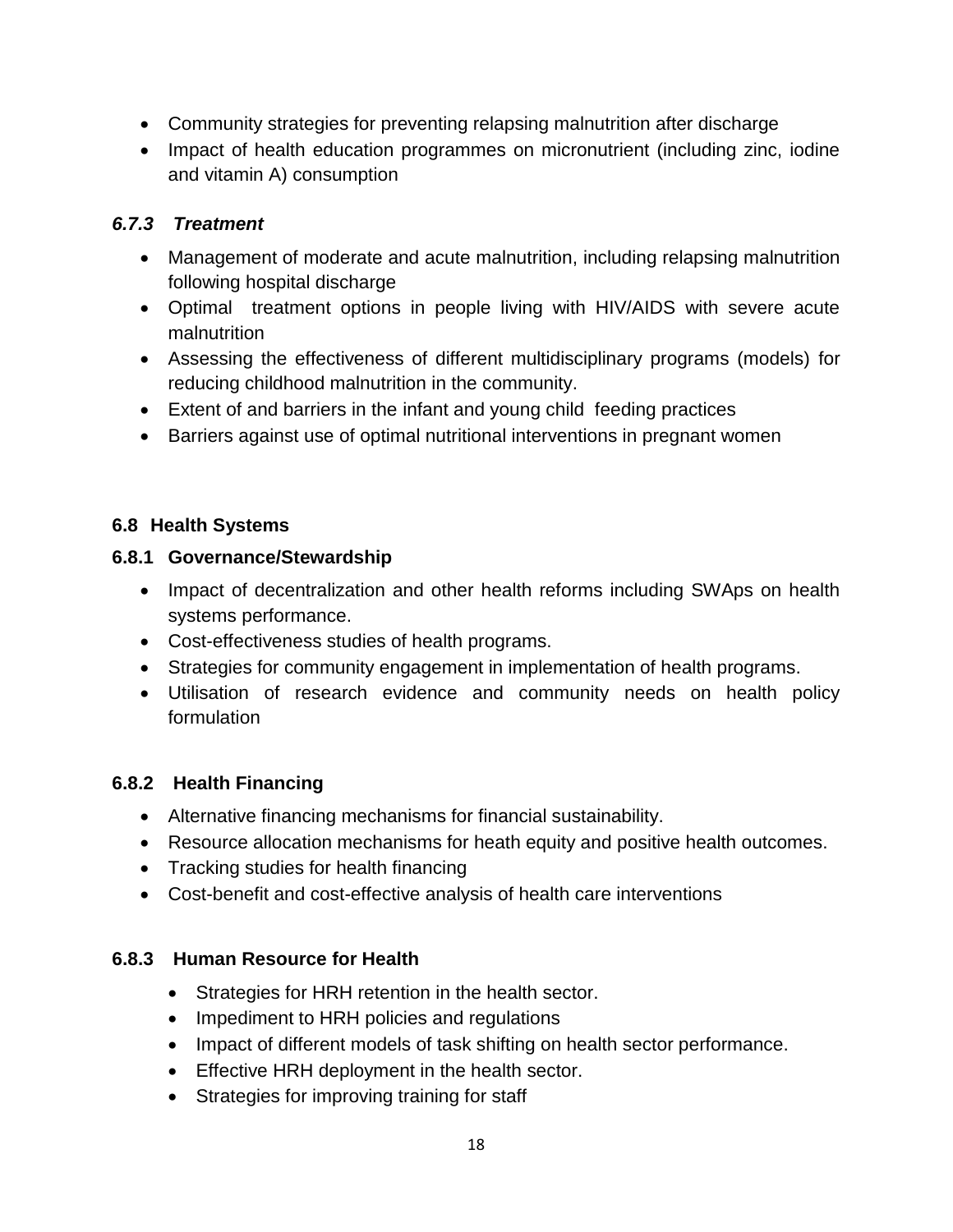Workload assessment and its impact on health worker performance

#### **6.8.4 Healthcare Service Delivery**

- Equitable distribution of resources across different levels of the health care.
- <span id="page-27-0"></span> Effective strategies for delivering health services in the context of limited resources.
- Effective models of PPP in the health care services
- Assessment of effectiveness and quality of services in the context of limited resources.
- Heath system factors responsible for the unmet need for health services

## **6.8.5 Health Information System**

- Strategies to enhance data collection mechanisms and utilization for program planning and implementation.
- <span id="page-27-1"></span>Strategies for harmonization of HMIS and other data systems.

## **6.8.6 Medical Products and Technologies**

- Determinants of medical and pharmaceutical products stockouts
- Assessment of supply chain management
- <span id="page-27-2"></span>Rational utilization of medical and pharmaceutical products.
- Quality and content of medicines found in the formal and informal sector.
- Development and use of appropriate technologies
- Pharmacovigilance studies to monitor adverse drug reactions

## **6.9 Community System Strengthening**

- Research on social determinants of EHP conditions and other emerging health issues;
- Perception of community members on communicable and non-communicable diseases and their impact on livelihood
- Explore and evaluate appropriate strategies for information, education and communication to influence positive behaviour change across diseases
- The interface between traditional and modern medicine
- The impact of immigration and emigration on health
- The interrelationships and policy implications between health and other social domains of human life.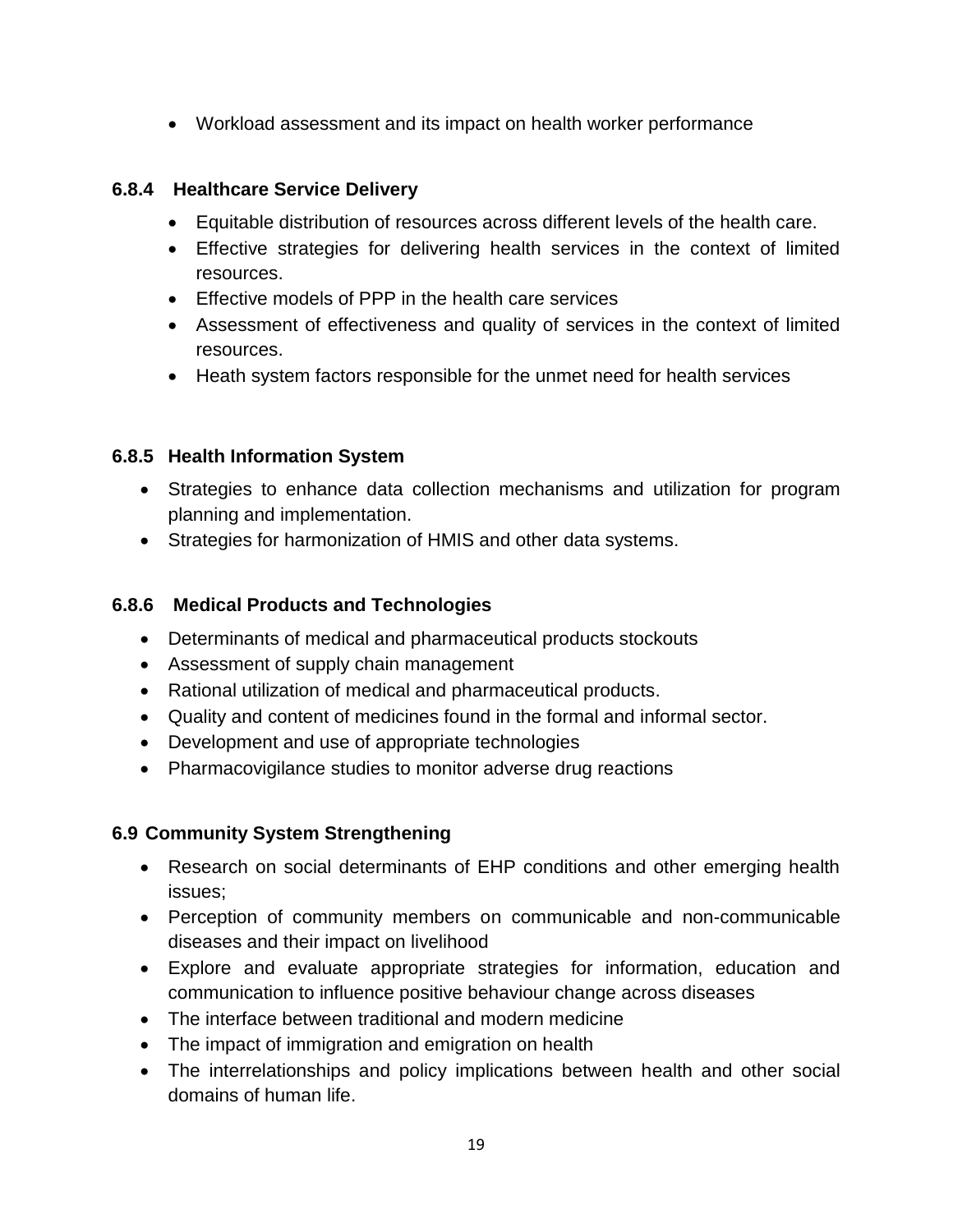- Factors that determine access to health services, especially in marginalised populations
- Community barriers that impede access to health care
- Effective strategies for increasing male involvement in women and child health programmes

## **7.0 IMPLEMENTATION OF THE RESEARCH AGENDA**

<span id="page-28-0"></span>The NHRA is the overarching guiding instrument for generating evidence that will be used in the health sector in order to inform the development of policies and health interventions. To ensure full implementation of the Research Agenda, there is a need for involvement of various stakeholders at both national and international levels in the design and execution of research. With the support of the legal tutelage of the National Commission for Science and Technology (NCST), the Ministry of Health as a sectoral ministry responsible for health care delivery, in partnership with stakeholders and the international community, will support and advance the objectives of the Agenda to ensure promotion, facilitation, co-ordination, development and management of research activities in Malawi with efforts geared towards addressing research activities in the identified priority areas.

While Government of Malawi appreciates the diversity of needs and interests of different stakeholders in health research, stakeholders are, however, called upon to ensure that research in Malawi is geared towards addressing the research priorities that have been outlined in this document during the period of the Agenda. It is therefore, expected that stakeholders will make deliberate efforts in conducting and supporting research in the identified priorities. Government resources will not be used in supporting research outside these priorities.

## *7.1 Stakeholders*

<span id="page-28-1"></span>Key stakeholders that are being called upon for the implementation of the Agenda include government Ministries with line functions that have bearing on determinants of health; academic institutions and their research centres of excellence, and affiliates; research institutions; the civil society organizations; private sector organizations; NGOs; INGOs; and international co-operating partners.

## *7.2 Coordinating Structures*

<span id="page-28-2"></span>Key coordinatory and regulatory structures and mechanisms for health research review and clearance in Malawi in the identified priorities shall remain the research and ethics committees (i.e. National Health Sciences Research Committee and College of Medicine Research and Ethics Committee that are existent in Malawi in respect of their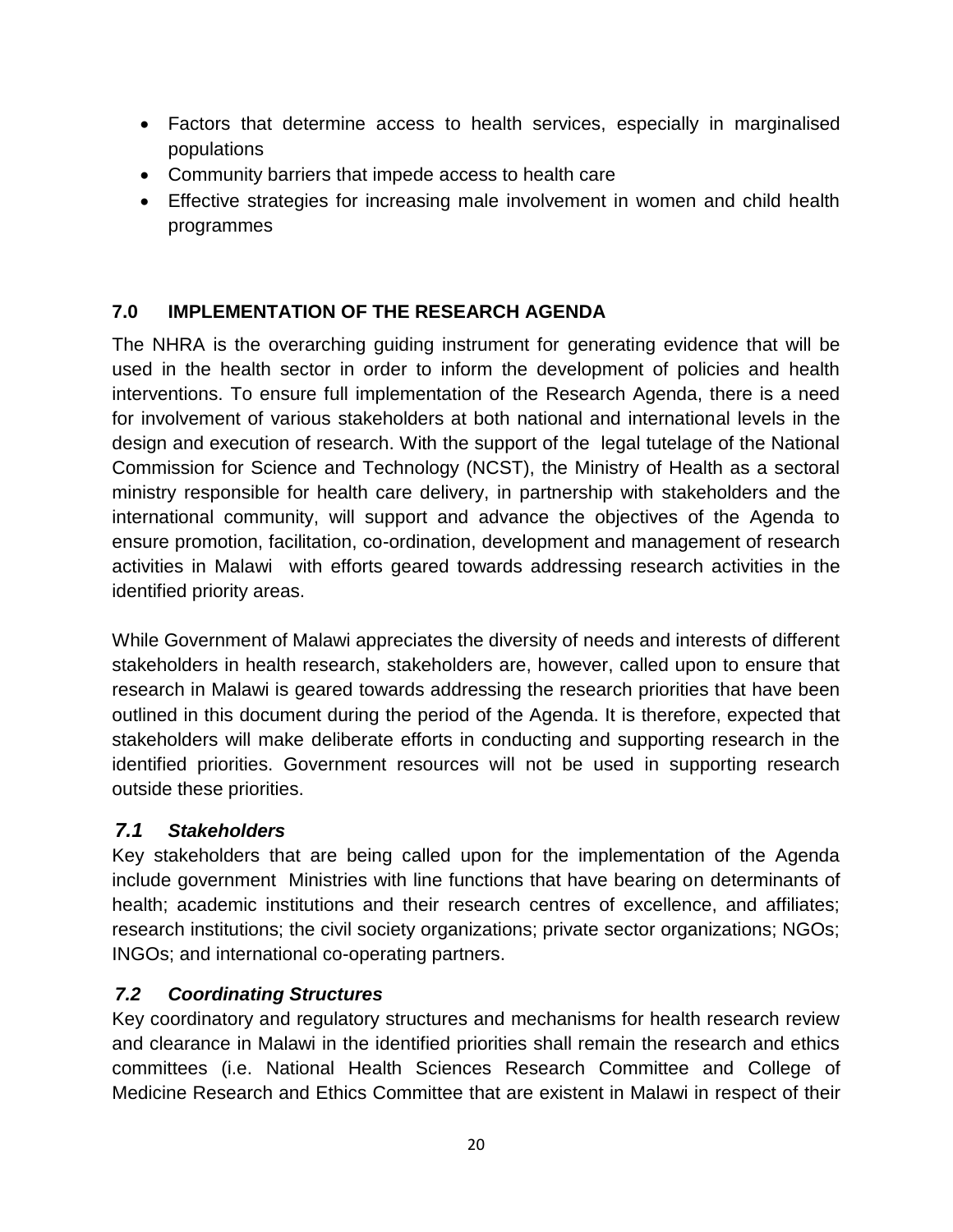different jurisdictions and operating under the authority of the NCST). The Pharmacy and Medicines Board shall continue providing regulatory aspects of trials involving drugs and vaccines, while the NCST shall continue providing national co-ordinatory and regulatory services of all forms and types of health research including clinical trials.

## *7.3 Capacity Building, Transparency and Accountability*

To ensure ownership in the design and execution of the NHRA, stakeholders' efforts aimed at fostering capacity building in the conduct and dissemination of research results by local researchers and research institutions will be promoted.

<span id="page-29-0"></span>To mitigate implementation risks, any strategies or efforts by stakeholders geared towards achieving successful operationalisation of the Agenda will be fostered. Such efforts and strategies will revolve around the following;

- **Capacity risks:** promoting covering issues of human and financial resources, processes and systems in research;
- **Governance risks:** targeting ownership, decision-making, accountability, transparency and oversight in research;
- **Fraud and corruption risks:** fostering efforts and controls that fraud and corruption in health research.

## **8.0 FINANCING OF THE NATIONAL HEALTH RESEARCH AGENDA**

<span id="page-29-1"></span>Financing of research in the identified priority areas is critical for the realization of the goal and objectives of this Agenda. Stakeholders are, therefore, implored to support the financing of research geared towards addressing priorities outlined in this Agenda. The following mechanisms of financing this Agenda shall be pursued:

## *8.1 Government Funding*

<span id="page-29-2"></span>Government shall commit direct resources at various levels to support the undertaking of research in the identified priorities. The Ministry of Health shall be particularly proactive in leveraging support for resourcing this Agenda.

Drawing on experiences from other countries, the Government of Malawi shall establish a National Health Research Fund (NHRF). The NHRF shall be a pool of resources from the government and co-operating partners. This will be a basket funding for research in the identified priorities. The Fund shall be managed by the Ministry of Health with clear guidelines. A key advantage of the NHRF is that it has some potential to ensure sustainability of funding for research.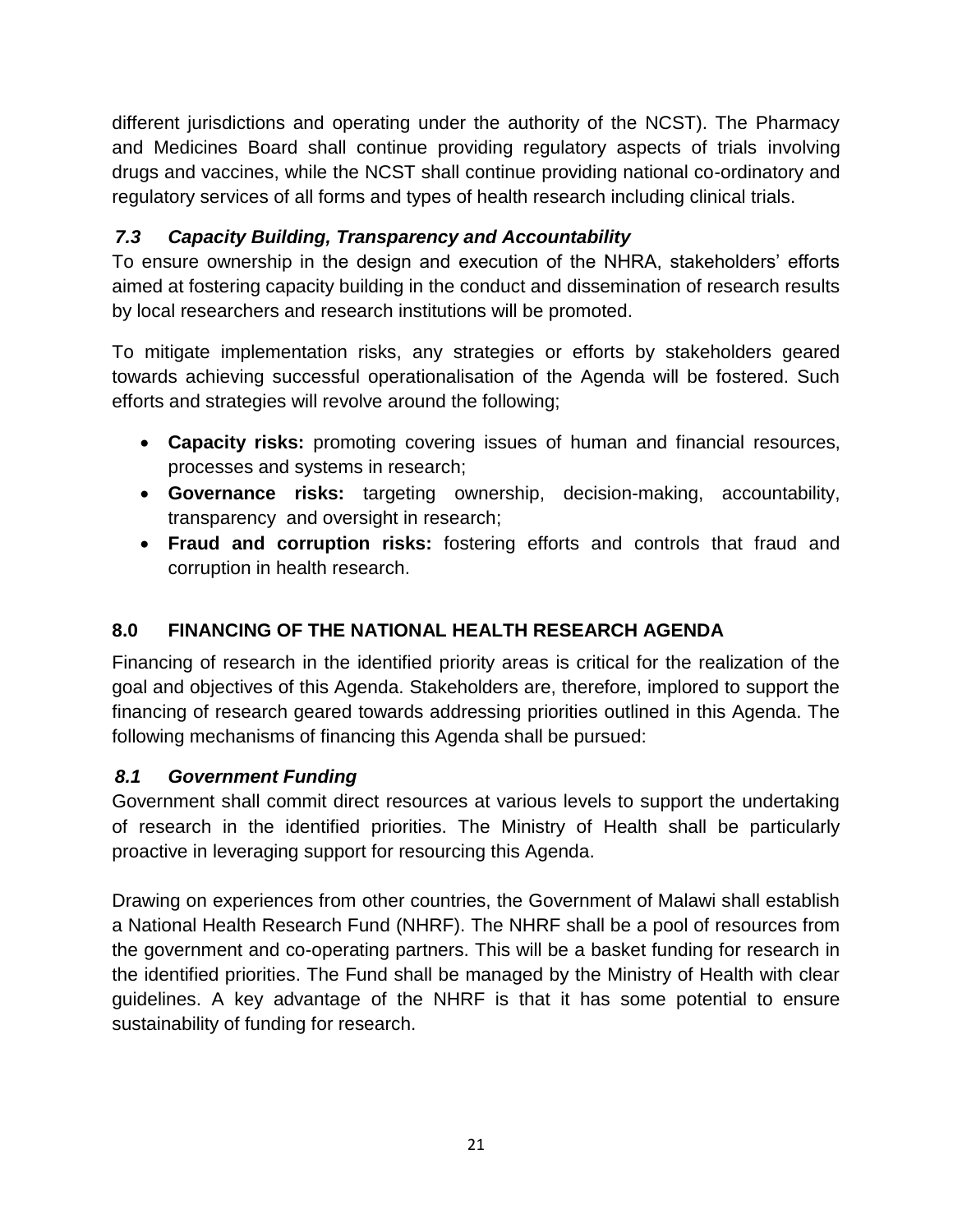## *8.2 Research Grant Scheme*

<span id="page-30-0"></span>Researchers and all other stakeholders wanting to undertake research in the identified priorities shall be encouraged to take advantage of the existing national and international research grant schemes in health research. Several international grant giving organizations exist. These include WHO Special Programme on Training and Research on Tropical Diseases; National Institute for Health (NIH); Alliance for Research on Health Policy and Health System Research, Wellcome Trust, etc.

#### *8.3 Public and Private Partnerships*

<span id="page-30-1"></span>Public and private partnerships shall be an important vehicle for nurturing resource mobilization for research in the priority areas. Researchers in public and private sectors shall be encouraged to pursue a spirit of collaboration in undertaking research. Deliberate efforts in cultivating corporate social responsibility to support the financing of the Agenda shall be encouraged and sought after by researchers at various levels.

## **9.0 DISSEMINATION OF RESEARCH FINDINGS**

<span id="page-30-2"></span>Research dissemination entails popularization of research results. Researchers shall ensure that scientific knowledge is communicated to a wider audience beyond the research community. Reporting of research and its results shall be the responsibility of every researcher and the research institution. The responsibility may be delegated to either the sponsor or any individual upon mutual agreement. Research communication shall entail expressed commitment to publish or disseminate the results within a specified period.

It is incumbent upon research institutions to promote multifaceted and comprehensive research communication to achieve high quality research dissemination. Institutions conducting health research shall have a responsibility for dissemination of research results to ensure that the results reach end-users. The researchers have a responsibility of publishing and organizing events for dissemination of research results.

All approved research studies shall have a component on dissemination of results. Institutions shall be required to establish budget lines for dissemination of research results. Institutions shall establish research data banks and repositories and compile annual directories of research in order to facilitate access and availability of research data and information for use by end-users.

The Ministry of Health and other coordinating institutions including the National Commission for Science and Technology shall ensure that Research Information is available for utilization at the national level by policy makers, communities, target populations, researchers and all other relevant stakeholders. It is, therefore, hoped that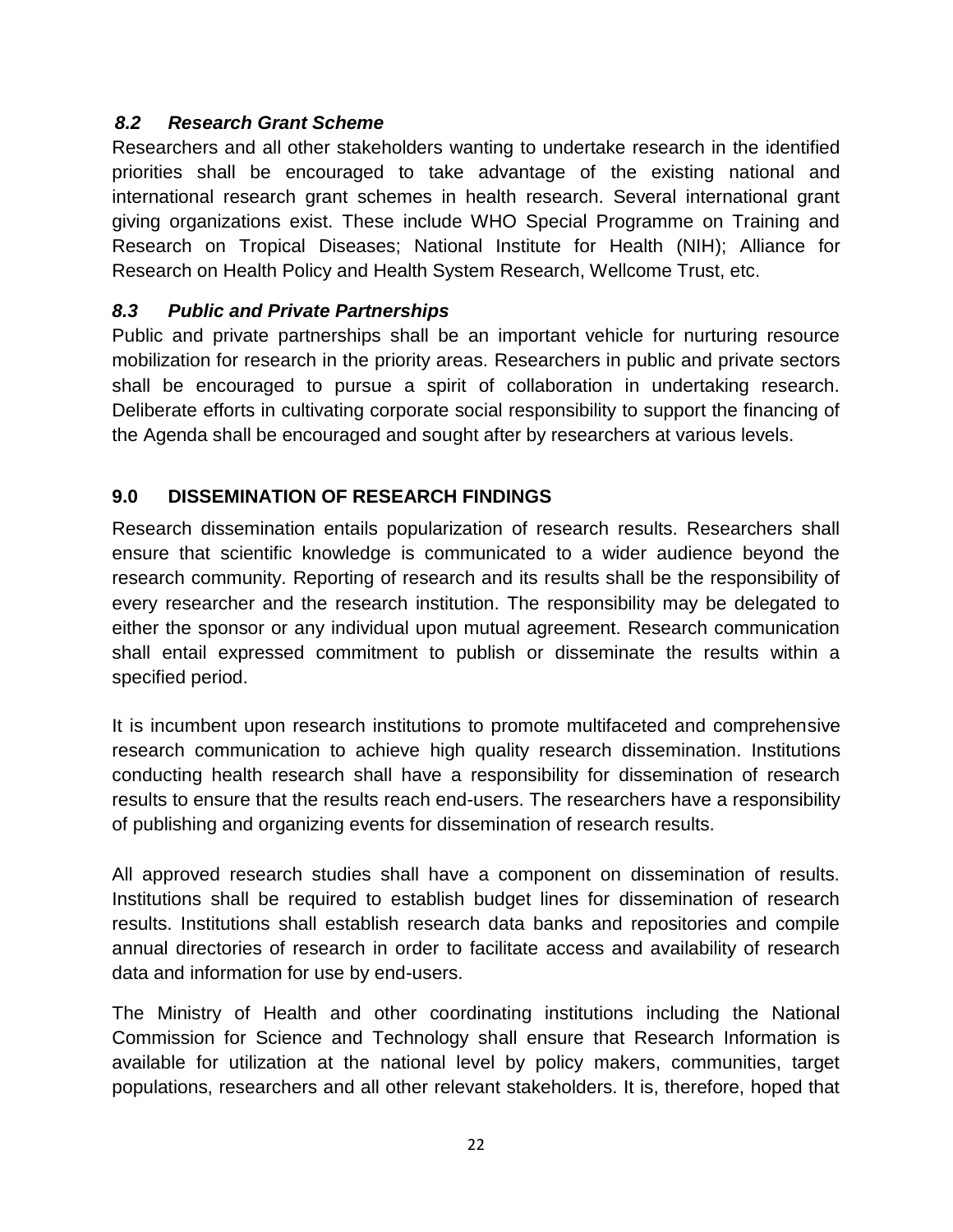the NHRA will stimulate interest that will generate research evidence in the identified priority areas.

## **10.0 MONITORING AND EVALUATION OF THE AGENDA**

<span id="page-31-0"></span>The tracking of the stakeholders' adherence to the Agenda shall be part and parcel of monitoring the Agenda implementation. The tracking will be informed by some tools/indicators as described below. This tracking shall benchmark the review of the Agenda.

## **10.1 Tools for Tracking Adherence to the Agenda**

## *10.1.1 Checklist for Submission of Review of Research Protocols*

<span id="page-31-1"></span>NHSRC and COMREC Checklists for submission of protocols for ethical review shall contain an element of whether the study is addressing any of the priority areas.

## <span id="page-31-2"></span>*10.1.2 Catalogue of Protocols Developed from the Priority Areas*

<span id="page-31-3"></span>Using the database of the NHSRC, COMREC and institutional databases, the MOH in collaboration with the NCST shall compile catalogues of approved protocols of studies addressing the priority areas.

## *10.1.3 Monitoring and Evaluation (M&E) Reports*

NHSRC and COMREC shall be supported to be undertaking M+E visits to sites where the approved studies are being conducted.

## <span id="page-31-4"></span>*10.1.4 Progress and Final Reports*

<span id="page-31-5"></span>Progress and final reports shall be submitted to an ethics committee that approved the study as per its stipulated guidelines and standard operating procedures. At the end of the research study, final report shall be deposited with the ethics committee that approved that study with copies submitted to NCST and MOH.

## *10.1.5 Database and Directory of Research Studies*

<span id="page-31-6"></span>Final reports of studies deposited with MOH, COMREC and NCST shall be used to compile database and directories of approved research studies.

## **10.2 Review of the Agenda**

<span id="page-31-7"></span>This Agenda has a lifespan of five years in line with the HSSP. Informed by emerging issues in health and the above stated indicators for tracking the stakeholders' adherence to the implementation of the Agenda, there would a midterm evaluation followed by a final review of the Agenda after five years.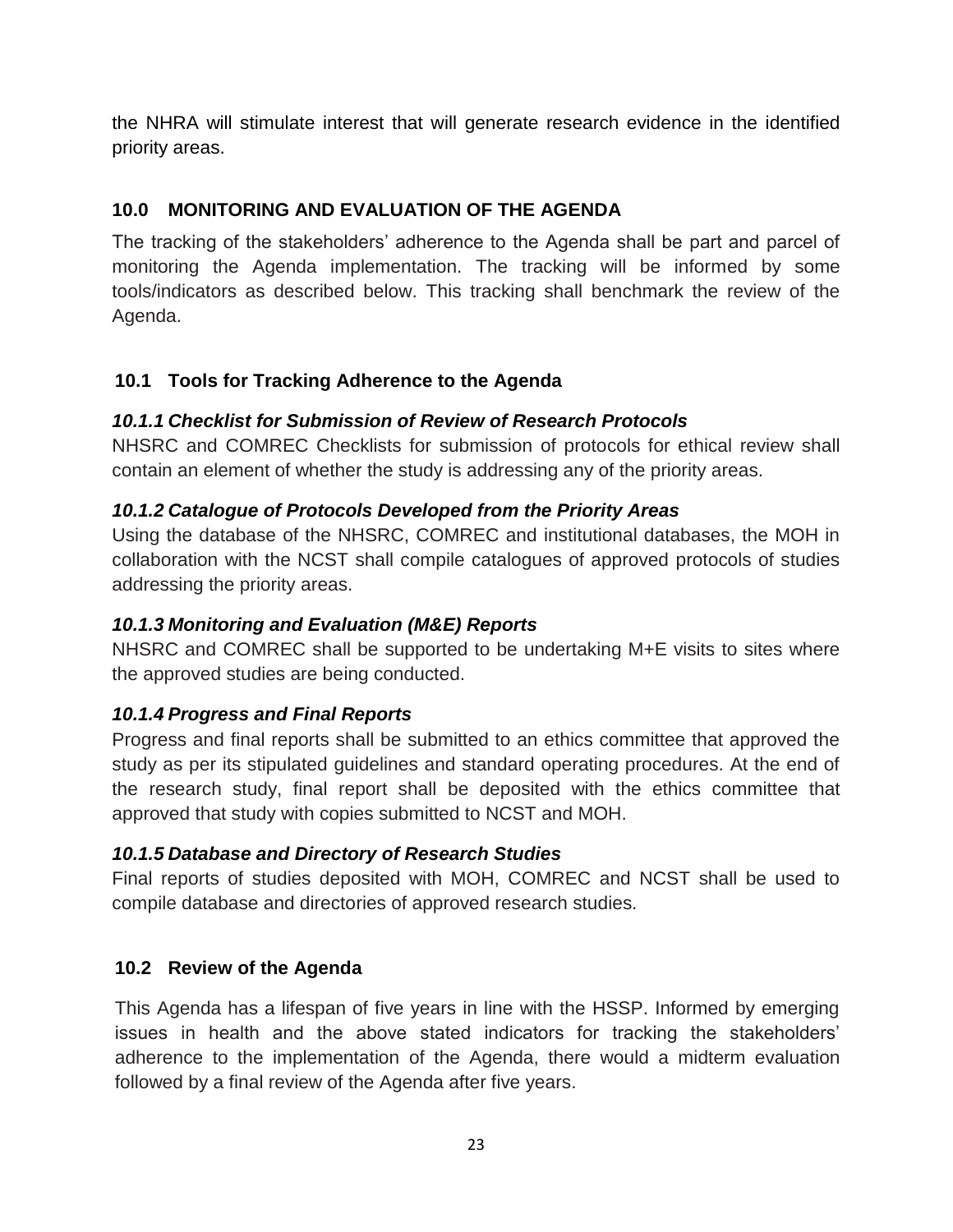## **11.0 LIST OF SOURCE MATERIALS**

<span id="page-32-0"></span>In drafting this Agenda, the following documents were used as source materials:

- 1. SADC Regional HIV and AIDS Research Agenda-SADC/HM/1/2008/5
- 2. HIV/AIDS Research Strategy for Malawi (2005-2007)
- 3. Health Research Agenda for the 21<sup>st</sup> Century: Country Perspective (Indonesia)
- 4. National Unified Health Research Agenda for Philippines 2008-2010
- 5. Priority Areas for Research in Population and Development- September 2009
- 6. Consultancy Reports of the Gap Analysis Studies: NCST/HRCSI 2010
- 7. Health Sector Strategic Plan 2011-2016
- 8. Priority Setting for Health Research: Toward a management process for low and middle income countries; Philippines, South Africa, Brazil, and Netherlands; Council on Health Research Development (COHRED); Working Paper 1 (2006)
- 9. The Algiers Declaration: Ministerial Conference on Research for Health in the African Region- Narrowing the knowledge gap to improve Africa's health; 23-26 June 2008
- 10. National Health Sciences Research Committee General Guidelines on Health Research- December 2007
- 11. The 10/90 Report on Health Research 2000: Global Forum for Health Research (April 2000)
- 12. Systems Thinking for Health Systems Strengthening: Alliance for Health Policy and Systems Research-WHO 2009
- 13. Health Systems: Improving Performance-World Health Report 2000 (WHO 2000)
- 14. National Health Priority Areas Report: Mental Health: A report focusing on Depression: Commonwealth Department of Health and Aged Care- Australian Institute of Health and Welfare-1998
- 15. Tanzania: National Health Research Priorities 2006-2010
- 16. 2nd National Conference on Priority Setting for Health Research Report. Department of Health, 2006: Pretoria, South Africa
- 17. Monitoring the Building Blocks of Health Systems: A Handbook of Indicators and their Measurement Strategies: WHO 2010
- 18. Draft Health Policy, Ministry of Health, 2010)
- 19. Malawi Growth and Development Strategy (1 & II)
- 20. Guidance Note on Operational Risk Assessment Framework (ORAF); Risk to Achieving Results; World Bank 2010
- 21. The Millennium Development Goals for Health: Rising to the Challenges; IBRD/The World Bank, 2004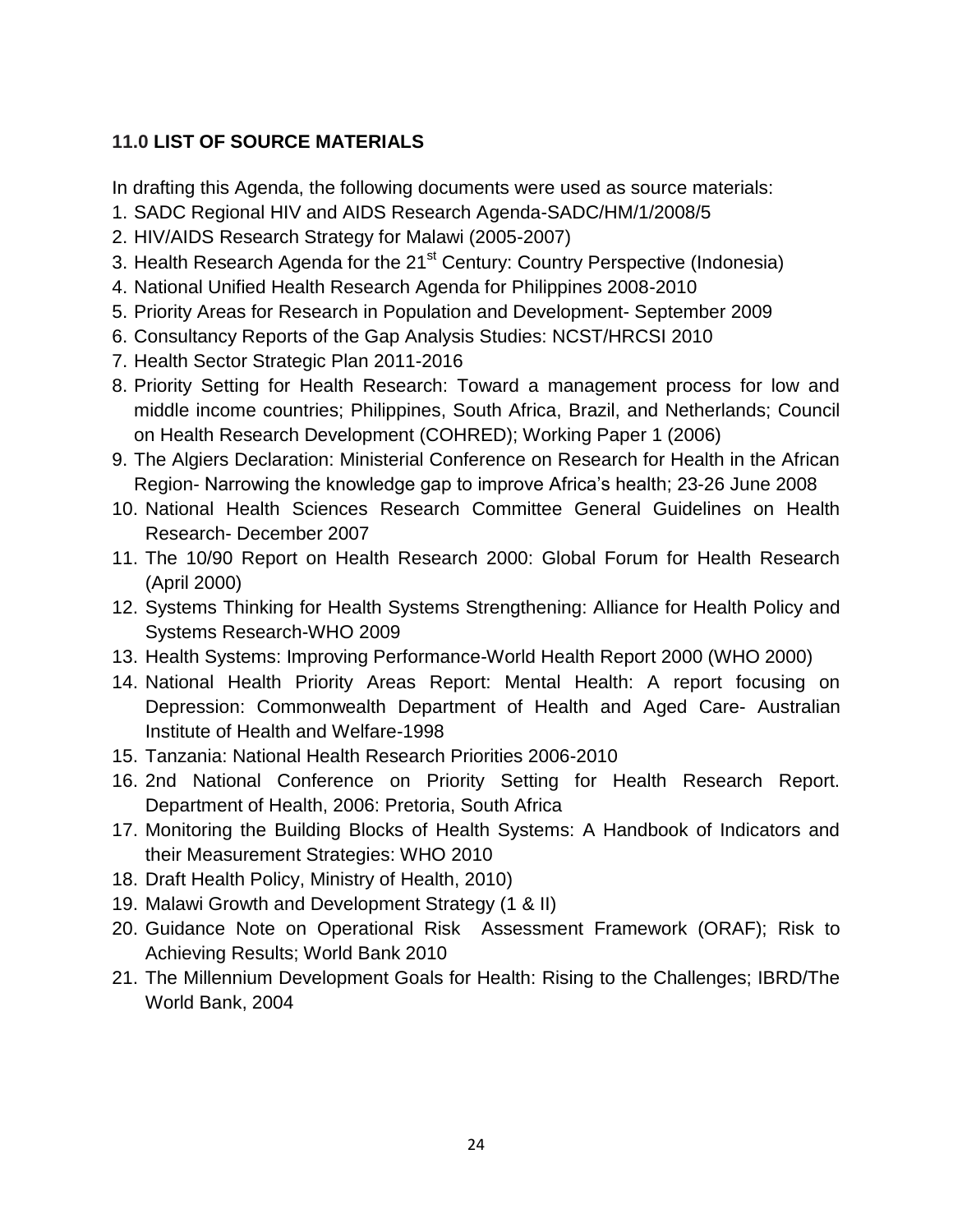## **ANNEX 1: NATIONAL TASKFORCE, DRAFTING COMMITTEE AND THE SECRETARIAT**

#### **(a) National Taskforce**

Dr Charles V. Mwansambo (Chairman) Dr Ben Chilima (Vice Chairman) Dr Damson Kathyola Dr George Chithope-Mwale Dr Storn Kabuluzi Prof Joseph Mfutso-Bengo Dr Bonus Makanani Dr Kenneth Maleta Dr Bagrey Ngwira Mr Chris Moyo Mr Francis Masiye Dr Peter Kazembe Prof Yohane Z. Nyasulu Prof Chrissie Kaponda Mr Blackson Matatiyo Mrs Diana Jere Dr George Kafulafula (deceased) Mr Frade K Nyondo Dr Kondwani Chalulu Dr Austin Mnthambala Mr Andrew Simwaka Mr George Jabu Dr Frank Taulo Dr Sarah White Dr Steve Taulo Mr Harris Chilale Dr Neil French Dr Kamija Phiri Dr Nellie Wadonda-Kabondo Mrs Martha Kwataine Dr Maureen Chirwa Dr Beatrice Mtimuni Dr Chiwoza Bandawe Dr Bertha Simwaka Dr Address Malata